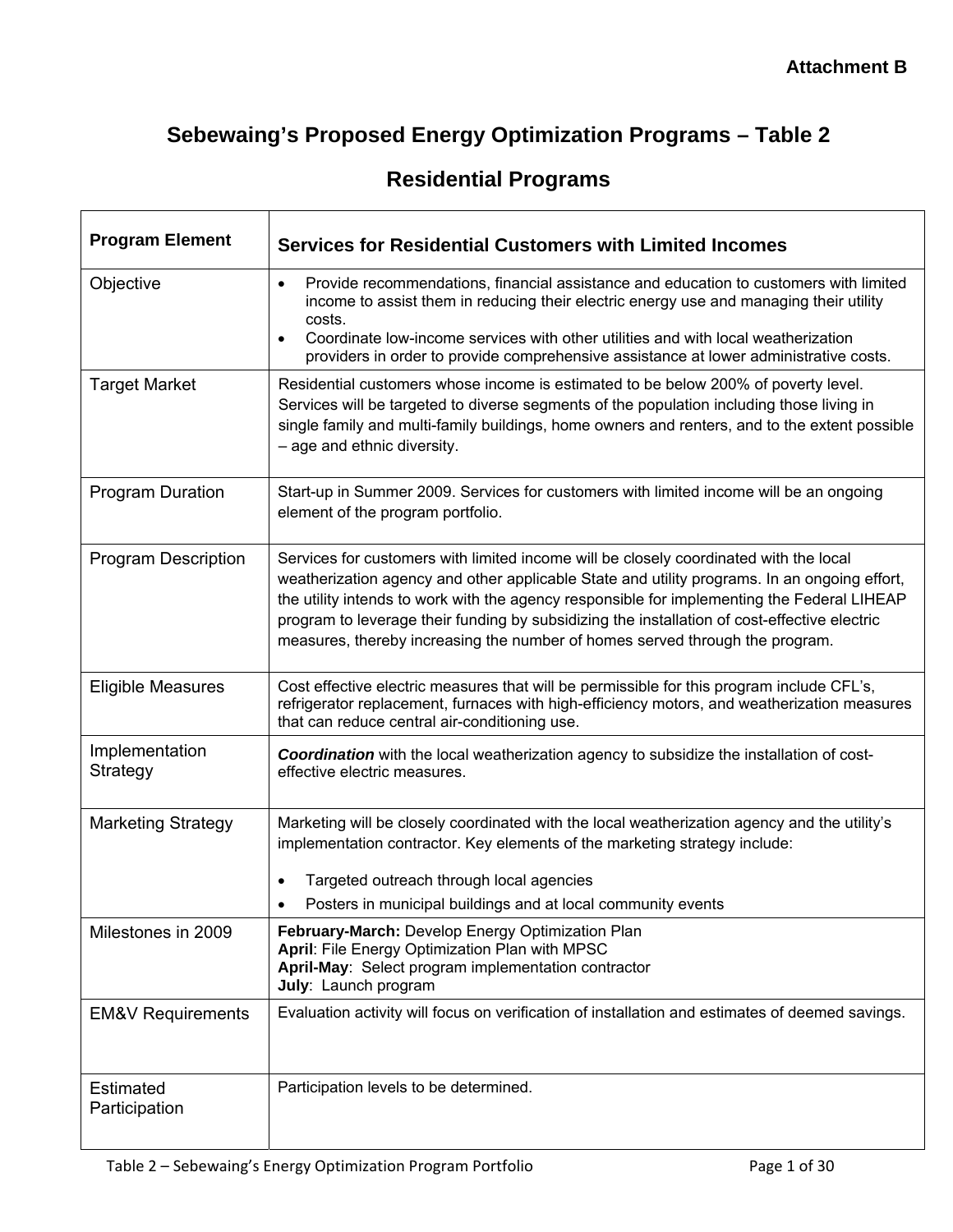| <b>Estimated Budget</b> |                                          |                       |         |         |  |  |
|-------------------------|------------------------------------------|-----------------------|---------|---------|--|--|
|                         |                                          | <b>Annual Budgets</b> |         |         |  |  |
|                         | 2009                                     | 2010                  | 2011    | 2012    |  |  |
|                         | \$2,233                                  | \$3,850               | \$5,720 | \$7,260 |  |  |
| <b>Savings Targets</b>  |                                          |                       |         |         |  |  |
|                         | <b>Energy Savings (Gross Annual kWh)</b> |                       |         |         |  |  |
|                         | 2009                                     | 2010                  | 2011    | 2012    |  |  |
|                         | 3,435                                    | 5,923                 | 8,800   | 11,169  |  |  |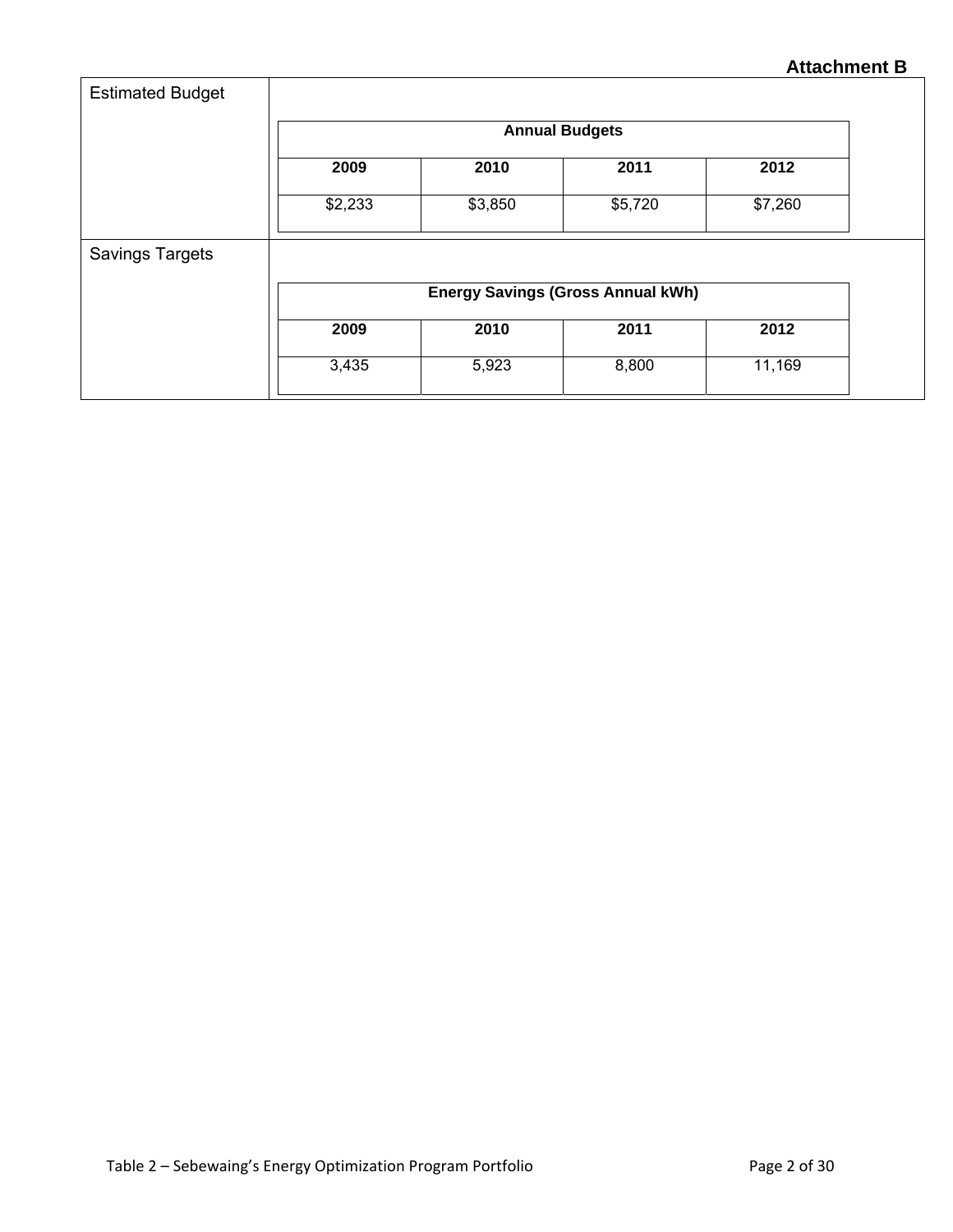# **Residential Programs**

| <b>Program Element</b>         | <b>Residential Efficient Lighting Program</b>                                                                                                                                                                                                                                                                                                                                                                                                                                                                                                                                                                                        |                    |                                                                                                                                                                                                                                                    |  |  |
|--------------------------------|--------------------------------------------------------------------------------------------------------------------------------------------------------------------------------------------------------------------------------------------------------------------------------------------------------------------------------------------------------------------------------------------------------------------------------------------------------------------------------------------------------------------------------------------------------------------------------------------------------------------------------------|--------------------|----------------------------------------------------------------------------------------------------------------------------------------------------------------------------------------------------------------------------------------------------|--|--|
| Objective                      | Produce long-term annual energy savings in the residential sector by increasing the<br>market share of high-efficiency lighting products sold through retail sales channels.                                                                                                                                                                                                                                                                                                                                                                                                                                                         |                    |                                                                                                                                                                                                                                                    |  |  |
| <b>Target Market</b>           | All residential customers purchasing bulbs and fixtures through retail sales channels.<br>Residential rental property owners and customers living in rental properties are also<br>eligible.                                                                                                                                                                                                                                                                                                                                                                                                                                         |                    |                                                                                                                                                                                                                                                    |  |  |
| <b>Program Duration</b>        |                                                                                                                                                                                                                                                                                                                                                                                                                                                                                                                                                                                                                                      |                    | Start-up in July 2009 and will be an ongoing element of the program portfolio.                                                                                                                                                                     |  |  |
| <b>Program Description</b>     | The Residential Lighting Program will be closely coordinated with other statewide utility<br>initiatives in order to ensure that residential customers across the State have consistent<br>opportunities and motivation to purchase high efficiency lighting products at local<br>retailers. Customer incentives facilitate the increased purchase of high-efficiency<br>products while in-store support makes provider participation easier.<br><b>Optional text:</b><br>The utility may also choose to distribute or sell CFLs directly to their customers to<br>ensure that all customers have easy access to reduced-cost bulbs. |                    |                                                                                                                                                                                                                                                    |  |  |
| <b>Eligible Measures</b>       | LED Holiday lights. Estimated gross energy savings:                                                                                                                                                                                                                                                                                                                                                                                                                                                                                                                                                                                  |                    | Measures include: CFL's, Energy Star Lighting Fixtures, Energy Star Ceiling Fans and                                                                                                                                                               |  |  |
|                                | <b>Measure</b>                                                                                                                                                                                                                                                                                                                                                                                                                                                                                                                                                                                                                       | <b>Eligibility</b> | <b>Gross Annual kWh Savings/</b><br>Unit                                                                                                                                                                                                           |  |  |
|                                | <b>CFL</b>                                                                                                                                                                                                                                                                                                                                                                                                                                                                                                                                                                                                                           | <b>Energy Star</b> | 44.1                                                                                                                                                                                                                                               |  |  |
|                                | Fixture                                                                                                                                                                                                                                                                                                                                                                                                                                                                                                                                                                                                                              | <b>Energy Star</b> | 78                                                                                                                                                                                                                                                 |  |  |
|                                | Ceiling Fan                                                                                                                                                                                                                                                                                                                                                                                                                                                                                                                                                                                                                          | <b>Energy Star</b> | 78                                                                                                                                                                                                                                                 |  |  |
|                                | <b>LED Holiday Lights</b>                                                                                                                                                                                                                                                                                                                                                                                                                                                                                                                                                                                                            |                    | 11                                                                                                                                                                                                                                                 |  |  |
| <b>Implementation Strategy</b> | Planning coordination with other utilities: The utility's implementation contractor<br>will work closely with other appropriate Michigan utilities to coordinate incentive<br>levels, marketing materials, and market provider outreach.                                                                                                                                                                                                                                                                                                                                                                                             |                    |                                                                                                                                                                                                                                                    |  |  |
|                                | $\bullet$                                                                                                                                                                                                                                                                                                                                                                                                                                                                                                                                                                                                                            |                    | Manufacturer/retailer recruitment for buy-down component. The utility's<br>implementation contractor will work closely with other Michigan utilities to solicit<br>manufacturer/retailer participation for the mark-down component of the program. |  |  |
|                                | Retailer recruitment, education and outreach: The utility's implementation<br>٠<br>contractor will recruit local retailers for participation in the coupon components of the<br>program.                                                                                                                                                                                                                                                                                                                                                                                                                                             |                    |                                                                                                                                                                                                                                                    |  |  |
|                                | ٠<br>processing of retailer/customer incentive payments.                                                                                                                                                                                                                                                                                                                                                                                                                                                                                                                                                                             |                    | <b>Incentive processing:</b> The utility's implementation contractor will manage prompt                                                                                                                                                            |  |  |
|                                | $\bullet$<br>sealing, labeling, and transportation for the bins.                                                                                                                                                                                                                                                                                                                                                                                                                                                                                                                                                                     |                    | <b>Bulb recycling:</b> The utility's implementation contractor will deploy recycling bins for<br>bulb collection at all participating retailers. Retailers will be given training on proper                                                        |  |  |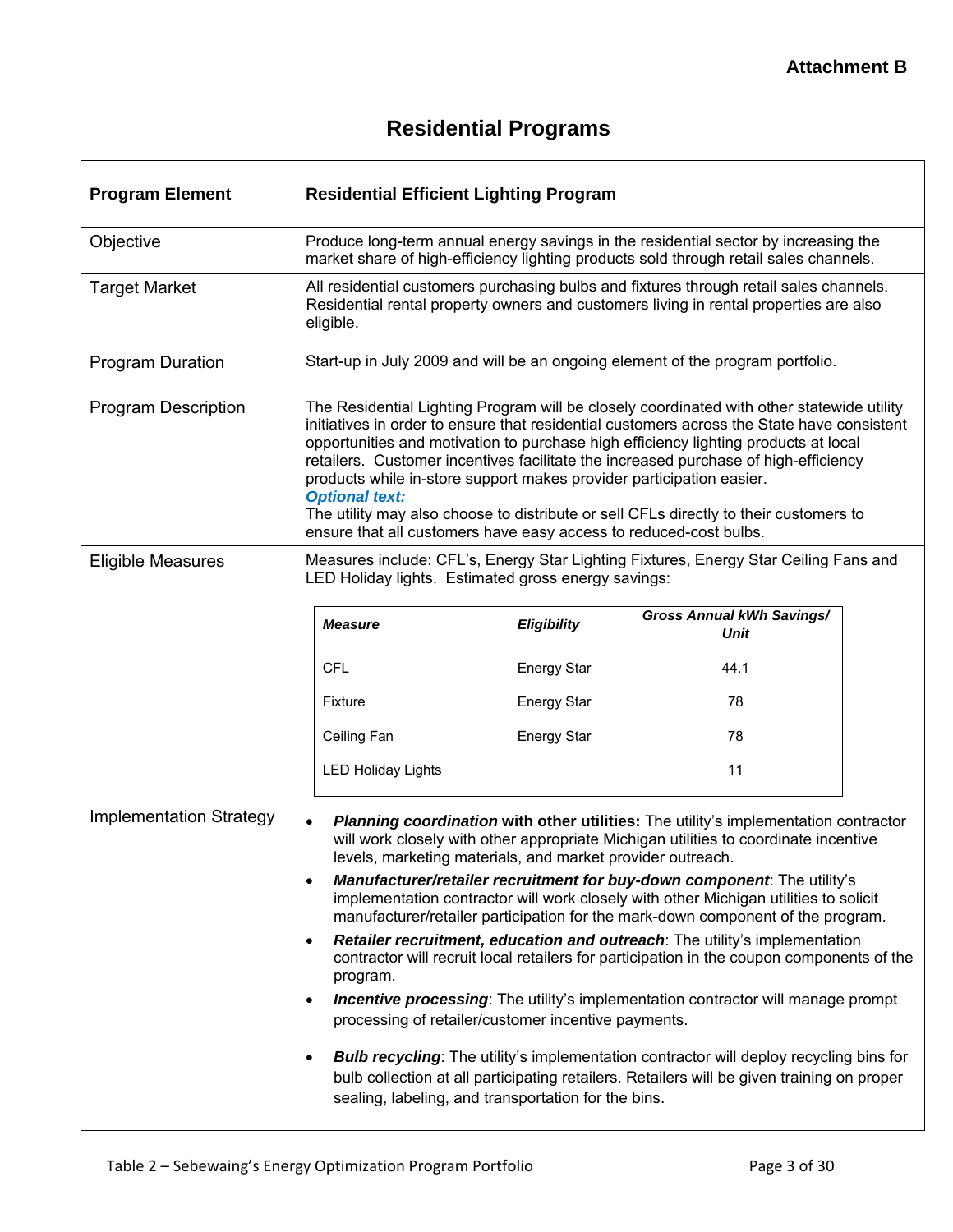|                                | <b>Measure</b>                                                                                                                                                                                                                                                                                                                                                                                                                                                                                                                                                                                                         |                                                       | <b>Eligibility</b> | <b>Incentive per Unit</b> |  |
|--------------------------------|------------------------------------------------------------------------------------------------------------------------------------------------------------------------------------------------------------------------------------------------------------------------------------------------------------------------------------------------------------------------------------------------------------------------------------------------------------------------------------------------------------------------------------------------------------------------------------------------------------------------|-------------------------------------------------------|--------------------|---------------------------|--|
|                                | <b>CFL</b>                                                                                                                                                                                                                                                                                                                                                                                                                                                                                                                                                                                                             | <b>Energy Star</b>                                    |                    | \$1.50                    |  |
|                                | Fixture                                                                                                                                                                                                                                                                                                                                                                                                                                                                                                                                                                                                                | <b>Energy Star</b>                                    |                    | \$15.00                   |  |
|                                | Ceiling Fan                                                                                                                                                                                                                                                                                                                                                                                                                                                                                                                                                                                                            | <b>Energy Star</b>                                    |                    | \$15.00                   |  |
|                                | <b>LED Holiday Lights</b>                                                                                                                                                                                                                                                                                                                                                                                                                                                                                                                                                                                              |                                                       |                    | \$3.00                    |  |
|                                |                                                                                                                                                                                                                                                                                                                                                                                                                                                                                                                                                                                                                        |                                                       |                    |                           |  |
| <b>Marketing Strategy</b>      | The program will primarily be marketed through displays and materials at participating<br>retailers. Materials will employ a strong consumer education component emphasizing<br>the benefits of high-efficiency lighting products (lifetime dollar savings, energy savings,<br>longer life, safety, appropriate light quality, etc.) Marketing materials will leverage the<br>ENERGY STAR brand, which enjoys a high level of consumer recognition and favorable<br>associations. Key elements of the marketing strategy include:<br>Point-of-purchase displays<br>$\bullet$<br>Cooperative advertising with retailers |                                                       |                    |                           |  |
| Milestones in 2009             | February-March: Develop Energy Optimization Plan<br>April: File Energy Optimization Plan with MPSC<br>April-May: Select program implementation contractor<br>July: Launch program                                                                                                                                                                                                                                                                                                                                                                                                                                      |                                                       |                    |                           |  |
| <b>EM&amp;V Requirements</b>   | Deemed savings values were based on documented values from the Michigan<br>Statewide Deemed Savings Database (as identified by MPSC Order U-15800.)<br>Evaluation activity will focus on verification of installation and estimates of deemed<br>savings.                                                                                                                                                                                                                                                                                                                                                              |                                                       |                    |                           |  |
| <b>Estimated Participation</b> |                                                                                                                                                                                                                                                                                                                                                                                                                                                                                                                                                                                                                        | <b>Participation (in Units of Installed Measures)</b> |                    |                           |  |
|                                | 2009                                                                                                                                                                                                                                                                                                                                                                                                                                                                                                                                                                                                                   | 2010                                                  | 2011               | 2012                      |  |
|                                | 309                                                                                                                                                                                                                                                                                                                                                                                                                                                                                                                                                                                                                    | 340                                                   | 374                | 411                       |  |
| <b>Estimated Budget</b>        |                                                                                                                                                                                                                                                                                                                                                                                                                                                                                                                                                                                                                        |                                                       |                    |                           |  |
|                                | <b>Annual Budgets</b>                                                                                                                                                                                                                                                                                                                                                                                                                                                                                                                                                                                                  |                                                       |                    |                           |  |
|                                | 2009                                                                                                                                                                                                                                                                                                                                                                                                                                                                                                                                                                                                                   | 2010                                                  | 2011               | 2012                      |  |
|                                | \$1,095                                                                                                                                                                                                                                                                                                                                                                                                                                                                                                                                                                                                                | \$1,204                                               | \$1,615            | \$1,777                   |  |
| <b>Savings Targets</b>         |                                                                                                                                                                                                                                                                                                                                                                                                                                                                                                                                                                                                                        |                                                       |                    |                           |  |
|                                |                                                                                                                                                                                                                                                                                                                                                                                                                                                                                                                                                                                                                        | <b>Energy Savings (Gross Annual kWh)</b>              |                    |                           |  |
|                                | 2009                                                                                                                                                                                                                                                                                                                                                                                                                                                                                                                                                                                                                   | 2010                                                  | 2011               | 2012                      |  |
|                                | 13,226                                                                                                                                                                                                                                                                                                                                                                                                                                                                                                                                                                                                                 | 14,549                                                | 16,004             | 17,604                    |  |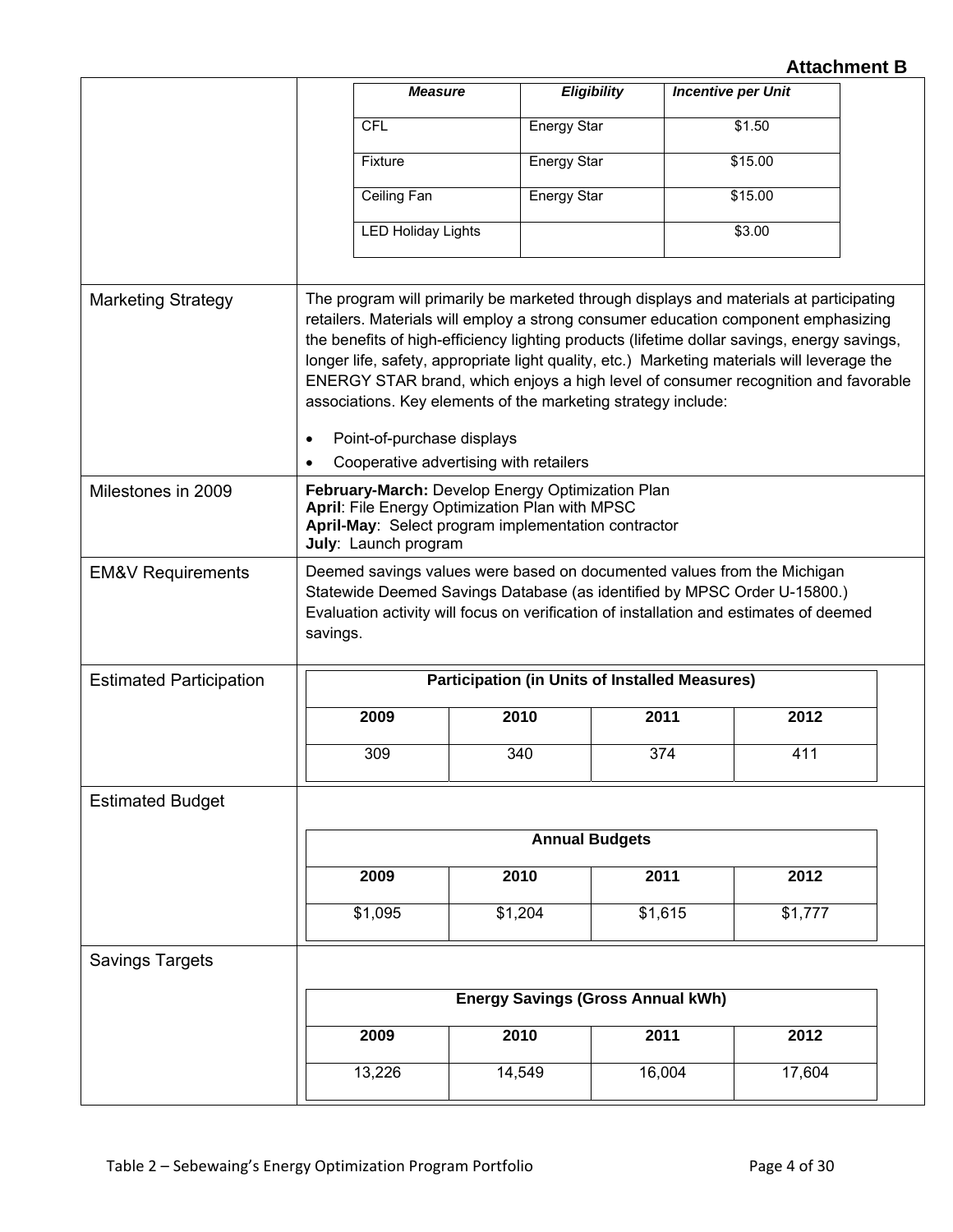# **Residential Programs**

| <b>Program Element</b>         | Residential Refrigerator/Freezer Turn-In and Recycling Program                                                                                                                                                                                                                                                                                                                                                                                                                |                                                                                                                                                                                                                |                                                                                                                                                                                                                                                                                                                                                                                                                                                                                                                                                                                                                                |  |  |  |
|--------------------------------|-------------------------------------------------------------------------------------------------------------------------------------------------------------------------------------------------------------------------------------------------------------------------------------------------------------------------------------------------------------------------------------------------------------------------------------------------------------------------------|----------------------------------------------------------------------------------------------------------------------------------------------------------------------------------------------------------------|--------------------------------------------------------------------------------------------------------------------------------------------------------------------------------------------------------------------------------------------------------------------------------------------------------------------------------------------------------------------------------------------------------------------------------------------------------------------------------------------------------------------------------------------------------------------------------------------------------------------------------|--|--|--|
| Objective                      |                                                                                                                                                                                                                                                                                                                                                                                                                                                                               | Produce long-term annual energy savings in the residential sector by removing<br>operable, inefficient refrigerators and freezers from the power grid and recycling them in<br>an environmentally safe manner. |                                                                                                                                                                                                                                                                                                                                                                                                                                                                                                                                                                                                                                |  |  |  |
| <b>Target Market</b>           |                                                                                                                                                                                                                                                                                                                                                                                                                                                                               | Residential customers who are currently operating older, inefficient refrigerators and/or<br>freezers either as primary or secondary units.                                                                    |                                                                                                                                                                                                                                                                                                                                                                                                                                                                                                                                                                                                                                |  |  |  |
| Program Duration               | Start-up in July 2009 and will be an ongoing element of the program portfolio.                                                                                                                                                                                                                                                                                                                                                                                                |                                                                                                                                                                                                                |                                                                                                                                                                                                                                                                                                                                                                                                                                                                                                                                                                                                                                |  |  |  |
| <b>Program Description</b>     | The average household replaces a refrigerator every ten years. However, many of the<br>refrigerators being replaced are still functioning, so they often become backup<br>appliances - energy guzzlers in basements and garages - or sold in a used-market. The<br>Turn-In Program will be established to target those "second" refrigerators and freezers,<br>providing the dual benefit of cutting energy consumption and keeping the appliances out<br>of the used-market. |                                                                                                                                                                                                                |                                                                                                                                                                                                                                                                                                                                                                                                                                                                                                                                                                                                                                |  |  |  |
| <b>Eligible Measures</b>       | The measures listed below have been specified for planning purposes. Deemed savings<br>values were based on documented values from the Michigan Statewide Deemed<br>Savings Database (as identified by MPSC Order U-15800.) The utility will revise eligible<br>measures as needed in accordance with current market conditions, technology<br>development, EM&V results, and program implementation experience.                                                              |                                                                                                                                                                                                                |                                                                                                                                                                                                                                                                                                                                                                                                                                                                                                                                                                                                                                |  |  |  |
|                                | <b>Measure</b>                                                                                                                                                                                                                                                                                                                                                                                                                                                                | Eligibility                                                                                                                                                                                                    | <b>Gross Annual kWh</b><br>Savings/Unit                                                                                                                                                                                                                                                                                                                                                                                                                                                                                                                                                                                        |  |  |  |
|                                | Recycled Refrigerator                                                                                                                                                                                                                                                                                                                                                                                                                                                         | Operable unit                                                                                                                                                                                                  | 1,672                                                                                                                                                                                                                                                                                                                                                                                                                                                                                                                                                                                                                          |  |  |  |
|                                | Recycled Freezer                                                                                                                                                                                                                                                                                                                                                                                                                                                              | Operable unit                                                                                                                                                                                                  | 1,551                                                                                                                                                                                                                                                                                                                                                                                                                                                                                                                                                                                                                          |  |  |  |
| <b>Implementation Strategy</b> | $\bullet$<br>contractor.<br>٠<br>proper disposal and recycling of turned-in appliances.<br>٠<br>coordinate prompt processing of incentive payments.<br>Incentives for this program will be \$20 per unit.                                                                                                                                                                                                                                                                     |                                                                                                                                                                                                                | Planning coordination with other utilities: The utility's implementation contractor<br>will work closely with other appropriate Michigan utilities to coordinate incentive<br>levels, eligibility requirements, marketing materials, and selection of a recycling<br>Turn-key appliance pick-up/recycling: The utility's implementation contractor will<br>select a qualified recycling service subcontractor to provide comprehensive, turn-key<br>implementation services from eligibility verification and scheduling of pick-ups to<br>Incentive coordination and processing: The utility's implementation contractor will |  |  |  |
| <b>Marketing Strategy</b>      |                                                                                                                                                                                                                                                                                                                                                                                                                                                                               |                                                                                                                                                                                                                | All marketing materials will carry a strong consumer education message emphasizing                                                                                                                                                                                                                                                                                                                                                                                                                                                                                                                                             |  |  |  |
|                                |                                                                                                                                                                                                                                                                                                                                                                                                                                                                               |                                                                                                                                                                                                                | the cost of operating older, inefficient appliances, the benefits of early replacement with<br>ENERGY STAR qualified models, and the importance of proper disposal and recycling<br>of older units. Marketing materials will leverage the ENERGY STAR brand, which enjoys                                                                                                                                                                                                                                                                                                                                                      |  |  |  |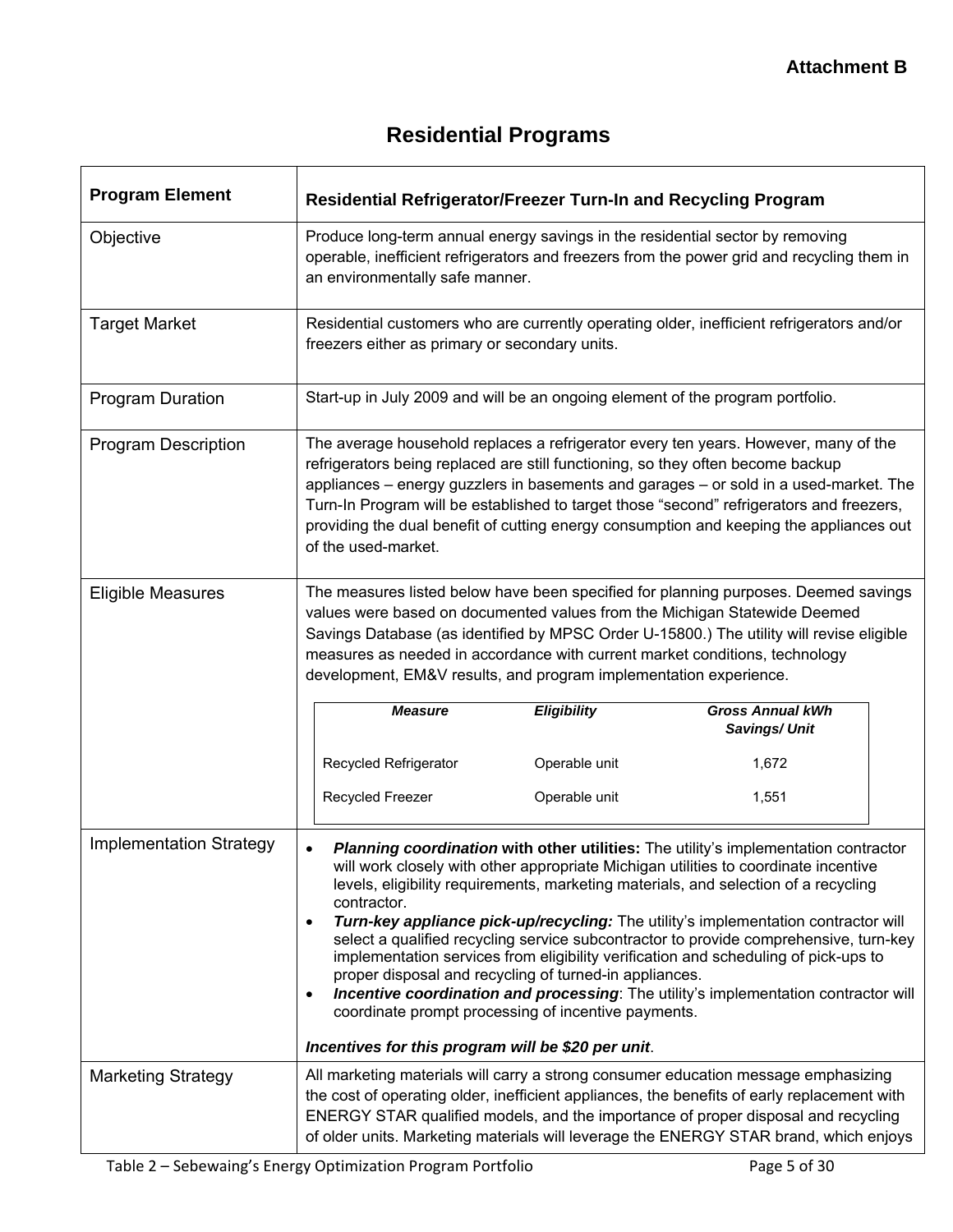# **Attachment B**  a high level of consumer recognition and favorable associations. Key elements of the marketing strategy include: • Website links to EPA's new "ENERGY STAR Recycle My Old Fridge Campaign" at www.recyclemyoldfridge.com. Includes calculators to estimate savings. • Point-of-purchase displays • Cooperative advertising with retailers Posters in municipal buildings Milestones in 2009 **February-March:** Develop Energy Optimization Plan April: File Energy Optimization Plan with MPSC **April-May**: Select program implementation contractor **July**: Launch program EM&V Requirements **Exaluation activity will focus on verification of installation and estimates of deemed** savings. Estimated Participation **Participation (in Units of Installed Measures) 2009 2010 2011 2012**  10 | 10 | 10 | 10 Estimated Budget **Annual Budgets 2009 2010 2011 2012**  \$2,255 \$2,337 \$2,596 \$2,684 Savings Targets **Energy Savings (Gross Annual kWh) 2009 2010 2011 2012**  16,478 16,478 16,478 16,478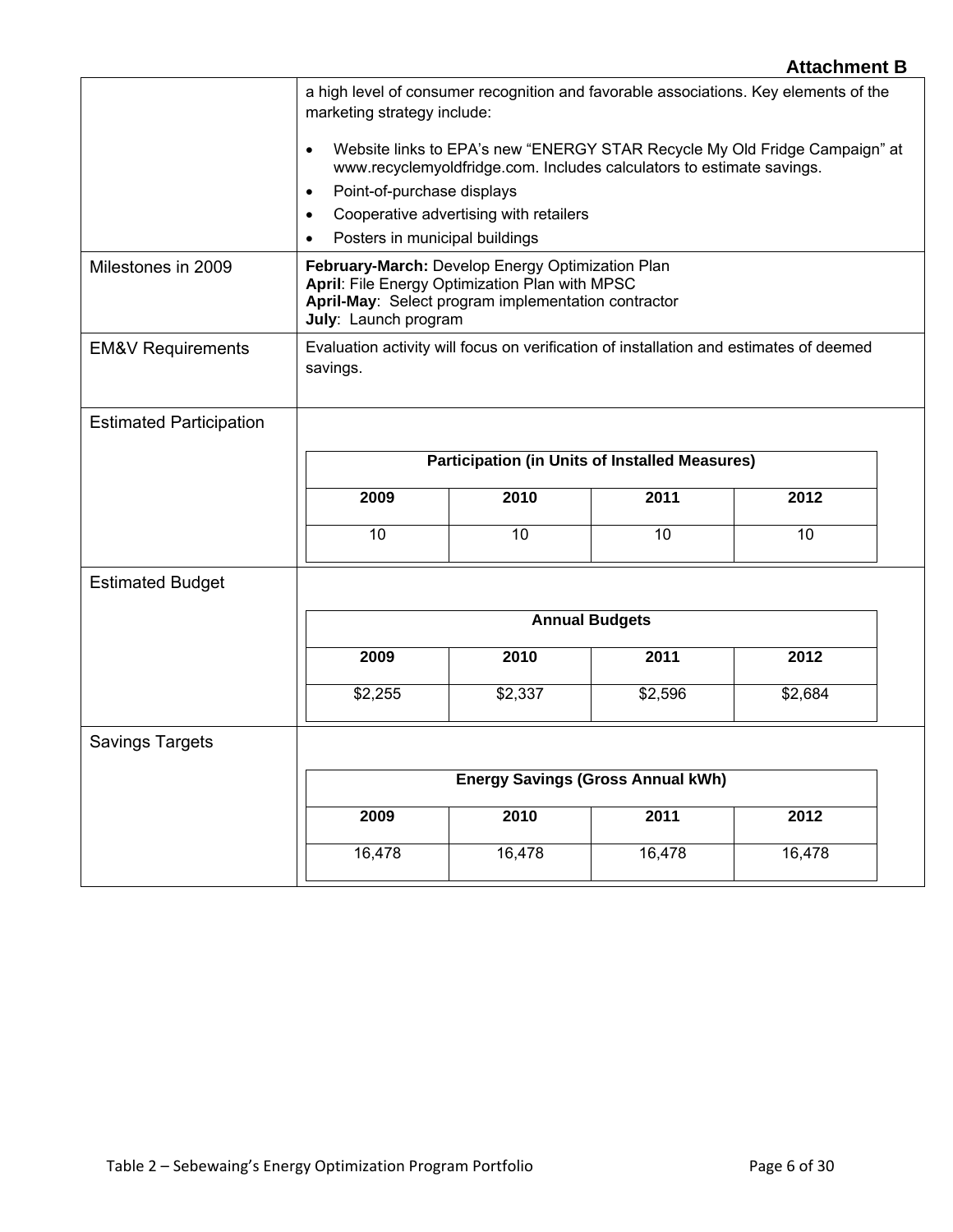# **Residential Programs**

| <b>Program Element</b>     |                                                                                                                                                                                                                                                                                                                                                                                                                 |                                                                                                                                                                                                                                                                                                                                                                                                                                                                                                                                                                                                                                                                                                                                                                                                                                                                                                                                                                                                                                                                                                                                                                                                                                                                                                                                                                                                                                                                                                              | <b>Residential High-Efficiency Appliances and Electronics Program</b> |                                         |  |  |  |  |
|----------------------------|-----------------------------------------------------------------------------------------------------------------------------------------------------------------------------------------------------------------------------------------------------------------------------------------------------------------------------------------------------------------------------------------------------------------|--------------------------------------------------------------------------------------------------------------------------------------------------------------------------------------------------------------------------------------------------------------------------------------------------------------------------------------------------------------------------------------------------------------------------------------------------------------------------------------------------------------------------------------------------------------------------------------------------------------------------------------------------------------------------------------------------------------------------------------------------------------------------------------------------------------------------------------------------------------------------------------------------------------------------------------------------------------------------------------------------------------------------------------------------------------------------------------------------------------------------------------------------------------------------------------------------------------------------------------------------------------------------------------------------------------------------------------------------------------------------------------------------------------------------------------------------------------------------------------------------------------|-----------------------------------------------------------------------|-----------------------------------------|--|--|--|--|
| Objective                  |                                                                                                                                                                                                                                                                                                                                                                                                                 | Produce long-term annual energy savings in the residential sector by promoting high-<br>efficiency appliances and electronics. Initially the program will promote high-efficiency<br>clothes washers and the early retirement and recycling of older, inefficient room air-<br>conditioners and dehumidifiers and replacement with ENERGY STAR units.                                                                                                                                                                                                                                                                                                                                                                                                                                                                                                                                                                                                                                                                                                                                                                                                                                                                                                                                                                                                                                                                                                                                                        |                                                                       |                                         |  |  |  |  |
| <b>Target Market</b>       |                                                                                                                                                                                                                                                                                                                                                                                                                 | Residential customers purchasing new clothes washers and customers who are currently<br>operating older, inefficient room air-conditioners and dehumidifiers. Residential rental<br>property owners are also eligible.                                                                                                                                                                                                                                                                                                                                                                                                                                                                                                                                                                                                                                                                                                                                                                                                                                                                                                                                                                                                                                                                                                                                                                                                                                                                                       |                                                                       |                                         |  |  |  |  |
| <b>Program Duration</b>    |                                                                                                                                                                                                                                                                                                                                                                                                                 | Start-up in 2010. This will be an ongoing element of the program portfolio.                                                                                                                                                                                                                                                                                                                                                                                                                                                                                                                                                                                                                                                                                                                                                                                                                                                                                                                                                                                                                                                                                                                                                                                                                                                                                                                                                                                                                                  |                                                                       |                                         |  |  |  |  |
| <b>Program Description</b> |                                                                                                                                                                                                                                                                                                                                                                                                                 | This program will provide incentives to customers to encourage them to replace their older,<br>inefficient dehumidifiers and room air-conditioners with high-efficiency ENERGY STAR<br>qualified units. Since the retail market share of ENERGY STAR dehumidifiers and room air-<br>conditioners is high, this program focuses instead on rewarding early replacement of older<br>units that are still functioning. The program will partner with a local retailer to sponsor special<br>turn-in events at which customers receive a rebate toward the purchase of a new ENERGY<br>STAR qualified dehumidifier and/or room air conditioner when they turn in a functioning used<br>unit. Customers also receive a rebate for turning in a functioning unit even if they are not<br>purchasing a new one. Turned-in units will be collected at each event and transported for<br>appropriate recycling.<br>The program will also provide incentives for clothes washers that meet the highest efficiency<br>standards (CEE Levels 2 & 3). This initiative will be coordinated with the local natural gas<br>utility so that the electric utility pays a portion of the incentive based on the estimated % of<br>customers with electric water heating and the natural gas utility pays a portion of the<br>incentive based on the estimated % of customers with gas water heating. In future years,<br>the program may target other cost-effective options for high-efficiency appliances and<br>electronics. |                                                                       |                                         |  |  |  |  |
| Eligible Measures          | The measures listed below have been specified for planning purposes. Deemed savings<br>values were based on documented values from the Michigan Statewide Deemed Savings<br>Database (as identified by MPSC Order U-15800.) The utility will revise eligible measures<br>as needed in accordance with current market conditions, technology development, EM&V<br>results, and program implementation experience |                                                                                                                                                                                                                                                                                                                                                                                                                                                                                                                                                                                                                                                                                                                                                                                                                                                                                                                                                                                                                                                                                                                                                                                                                                                                                                                                                                                                                                                                                                              |                                                                       |                                         |  |  |  |  |
|                            |                                                                                                                                                                                                                                                                                                                                                                                                                 | <b>Measure</b>                                                                                                                                                                                                                                                                                                                                                                                                                                                                                                                                                                                                                                                                                                                                                                                                                                                                                                                                                                                                                                                                                                                                                                                                                                                                                                                                                                                                                                                                                               | <b>Eligibility</b>                                                    | <b>Gross Annual kWh</b><br>Savings/Unit |  |  |  |  |
|                            |                                                                                                                                                                                                                                                                                                                                                                                                                 | Clothes Washer                                                                                                                                                                                                                                                                                                                                                                                                                                                                                                                                                                                                                                                                                                                                                                                                                                                                                                                                                                                                                                                                                                                                                                                                                                                                                                                                                                                                                                                                                               | CEE Level 2                                                           | 322                                     |  |  |  |  |
|                            |                                                                                                                                                                                                                                                                                                                                                                                                                 | Clothes Washer                                                                                                                                                                                                                                                                                                                                                                                                                                                                                                                                                                                                                                                                                                                                                                                                                                                                                                                                                                                                                                                                                                                                                                                                                                                                                                                                                                                                                                                                                               | CEE Level 3                                                           | 372                                     |  |  |  |  |
|                            |                                                                                                                                                                                                                                                                                                                                                                                                                 | Room AC Purchase                                                                                                                                                                                                                                                                                                                                                                                                                                                                                                                                                                                                                                                                                                                                                                                                                                                                                                                                                                                                                                                                                                                                                                                                                                                                                                                                                                                                                                                                                             | <b>ENERGY STAR</b>                                                    | 42                                      |  |  |  |  |
|                            |                                                                                                                                                                                                                                                                                                                                                                                                                 | Room AC Turn-in                                                                                                                                                                                                                                                                                                                                                                                                                                                                                                                                                                                                                                                                                                                                                                                                                                                                                                                                                                                                                                                                                                                                                                                                                                                                                                                                                                                                                                                                                              | Operable unit                                                         | 113                                     |  |  |  |  |
|                            |                                                                                                                                                                                                                                                                                                                                                                                                                 | Dehumidifier Purchase                                                                                                                                                                                                                                                                                                                                                                                                                                                                                                                                                                                                                                                                                                                                                                                                                                                                                                                                                                                                                                                                                                                                                                                                                                                                                                                                                                                                                                                                                        | <b>ENERGY STAR</b>                                                    | 84.1                                    |  |  |  |  |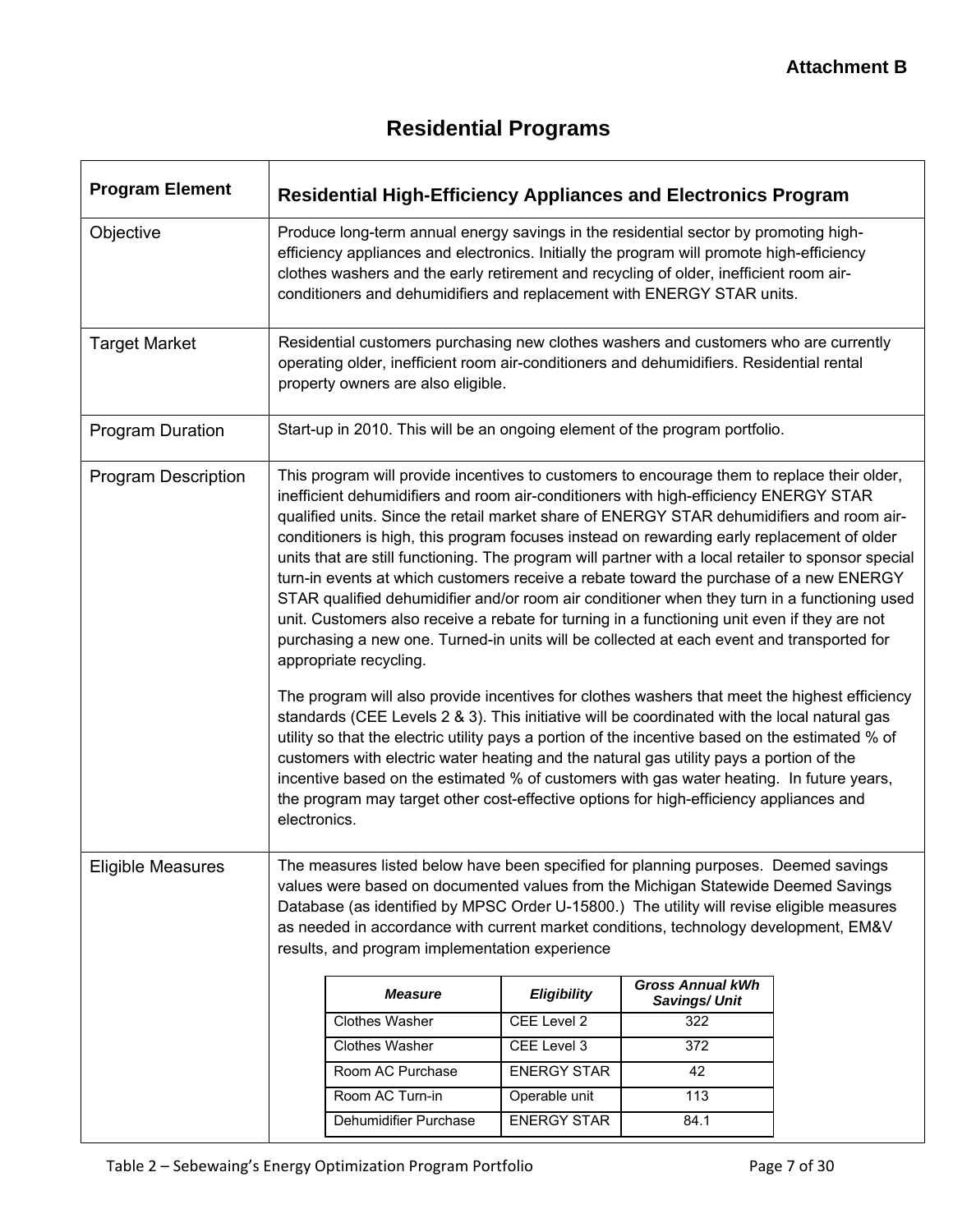|                              |                                                                                                                                                                                                                                                                                                                                                                                                                                                                                    | Dehumidifier Turn-in                                                                                                                                                                                                                                                              |                                                                                                                                                                                                                                                                                                                                                                                  | Operable unit |                    | 139  |                              |      |  |
|------------------------------|------------------------------------------------------------------------------------------------------------------------------------------------------------------------------------------------------------------------------------------------------------------------------------------------------------------------------------------------------------------------------------------------------------------------------------------------------------------------------------|-----------------------------------------------------------------------------------------------------------------------------------------------------------------------------------------------------------------------------------------------------------------------------------|----------------------------------------------------------------------------------------------------------------------------------------------------------------------------------------------------------------------------------------------------------------------------------------------------------------------------------------------------------------------------------|---------------|--------------------|------|------------------------------|------|--|
|                              |                                                                                                                                                                                                                                                                                                                                                                                                                                                                                    |                                                                                                                                                                                                                                                                                   |                                                                                                                                                                                                                                                                                                                                                                                  |               |                    |      |                              |      |  |
| Implementation<br>Strategy   | $\bullet$                                                                                                                                                                                                                                                                                                                                                                                                                                                                          | Planning coordination with other utilities: The utility's implementation contractor will<br>work closely with other appropriate Michigan utilities to coordinate incentive levels,<br>eligibility requirements, marketing materials, and retailer outreach.                       |                                                                                                                                                                                                                                                                                                                                                                                  |               |                    |      |                              |      |  |
|                              | $\bullet$                                                                                                                                                                                                                                                                                                                                                                                                                                                                          | <b>Retailer recruitment, education and outreach.</b> The utility's implementation contractor<br>will utilize a field representative to facilitate the recruitment of a host retailer(s) including<br>determining the volume of units by retailer to meet the program's unit goal. |                                                                                                                                                                                                                                                                                                                                                                                  |               |                    |      |                              |      |  |
|                              | $\bullet$                                                                                                                                                                                                                                                                                                                                                                                                                                                                          |                                                                                                                                                                                                                                                                                   | Incentive coordination and processing: The utility's implementation contractor will<br>coordinate the delivery of rebate coupons and materials to participating retailers and will<br>manage prompt processing of incentive payments.                                                                                                                                            |               |                    |      |                              |      |  |
|                              | $\bullet$<br>firm.                                                                                                                                                                                                                                                                                                                                                                                                                                                                 |                                                                                                                                                                                                                                                                                   | Appliance turn-in and recycling: The utility's implementation contractor will work with<br>the host retailer(s) to coordinate the logistics of the turn-in component of the promotion.<br>The contractor will also coordinate the collection, transportation and recycling of turned-<br>in units through the municipal waste management services or through a private recycling |               |                    |      |                              |      |  |
|                              |                                                                                                                                                                                                                                                                                                                                                                                                                                                                                    |                                                                                                                                                                                                                                                                                   | <b>Measure</b>                                                                                                                                                                                                                                                                                                                                                                   |               | <b>Eligibility</b> |      | <b>Incentive</b><br>per Unit |      |  |
|                              |                                                                                                                                                                                                                                                                                                                                                                                                                                                                                    | <b>Clothes Washer</b>                                                                                                                                                                                                                                                             |                                                                                                                                                                                                                                                                                                                                                                                  |               | CEE Level 2        |      | \$50                         |      |  |
|                              |                                                                                                                                                                                                                                                                                                                                                                                                                                                                                    | <b>Clothes Washer</b>                                                                                                                                                                                                                                                             |                                                                                                                                                                                                                                                                                                                                                                                  |               | CEE Level 3        |      | \$50                         |      |  |
|                              |                                                                                                                                                                                                                                                                                                                                                                                                                                                                                    | Room AC Purchase                                                                                                                                                                                                                                                                  |                                                                                                                                                                                                                                                                                                                                                                                  |               | <b>ENERGY STAR</b> |      | \$15                         |      |  |
|                              |                                                                                                                                                                                                                                                                                                                                                                                                                                                                                    | Room AC Turn-in                                                                                                                                                                                                                                                                   |                                                                                                                                                                                                                                                                                                                                                                                  |               | Operable unit      |      | \$20                         |      |  |
|                              |                                                                                                                                                                                                                                                                                                                                                                                                                                                                                    | Dehumidifier Purchase                                                                                                                                                                                                                                                             |                                                                                                                                                                                                                                                                                                                                                                                  |               | <b>ENERGY STAR</b> |      | \$15                         |      |  |
|                              |                                                                                                                                                                                                                                                                                                                                                                                                                                                                                    | Dehumidifier Turn-in                                                                                                                                                                                                                                                              |                                                                                                                                                                                                                                                                                                                                                                                  |               | Operable unit      |      | \$20                         |      |  |
| <b>Marketing Strategy</b>    | All marketing materials will carry a strong consumer education message emphasizing the<br>cost of operating older, inefficient appliances and the benefits of early replacement with<br>ENERGY STAR qualified models (lifetime dollar savings, energy savings, lower noise, etc.).<br>Marketing materials will leverage the ENERGY STAR brand, which enjoys a high level of<br>consumer recognition and favorable associations. Key elements of the marketing strategy<br>include: |                                                                                                                                                                                                                                                                                   |                                                                                                                                                                                                                                                                                                                                                                                  |               |                    |      |                              |      |  |
|                              |                                                                                                                                                                                                                                                                                                                                                                                                                                                                                    | Point-of-purchase displays                                                                                                                                                                                                                                                        |                                                                                                                                                                                                                                                                                                                                                                                  |               |                    |      |                              |      |  |
|                              | ٠                                                                                                                                                                                                                                                                                                                                                                                                                                                                                  |                                                                                                                                                                                                                                                                                   | Cooperative advertising with retailers                                                                                                                                                                                                                                                                                                                                           |               |                    |      |                              |      |  |
|                              |                                                                                                                                                                                                                                                                                                                                                                                                                                                                                    |                                                                                                                                                                                                                                                                                   | Posters and Outside banner for turn-in events                                                                                                                                                                                                                                                                                                                                    |               |                    |      |                              |      |  |
| <b>Milestones</b>            | February-March: Develop Energy Optimization Plan<br>April: File Energy Optimization Plan with MPSC<br>April-May: Select program implementation contractor<br>July 2010: Launch program                                                                                                                                                                                                                                                                                             |                                                                                                                                                                                                                                                                                   |                                                                                                                                                                                                                                                                                                                                                                                  |               |                    |      |                              |      |  |
| <b>EM&amp;V Requirements</b> |                                                                                                                                                                                                                                                                                                                                                                                                                                                                                    |                                                                                                                                                                                                                                                                                   | Evaluation activity will focus on verification of installation and estimates of deemed savings.                                                                                                                                                                                                                                                                                  |               |                    |      |                              |      |  |
|                              |                                                                                                                                                                                                                                                                                                                                                                                                                                                                                    |                                                                                                                                                                                                                                                                                   |                                                                                                                                                                                                                                                                                                                                                                                  |               |                    |      |                              |      |  |
| Estimated                    |                                                                                                                                                                                                                                                                                                                                                                                                                                                                                    |                                                                                                                                                                                                                                                                                   | <b>Participation (in Units of Installed Measures)</b>                                                                                                                                                                                                                                                                                                                            |               |                    |      |                              |      |  |
| Participation                |                                                                                                                                                                                                                                                                                                                                                                                                                                                                                    | 2009                                                                                                                                                                                                                                                                              | 2010                                                                                                                                                                                                                                                                                                                                                                             |               |                    | 2011 |                              | 2012 |  |
|                              |                                                                                                                                                                                                                                                                                                                                                                                                                                                                                    |                                                                                                                                                                                                                                                                                   | 6                                                                                                                                                                                                                                                                                                                                                                                |               |                    | 7    |                              | 8    |  |
|                              |                                                                                                                                                                                                                                                                                                                                                                                                                                                                                    |                                                                                                                                                                                                                                                                                   |                                                                                                                                                                                                                                                                                                                                                                                  |               |                    |      |                              |      |  |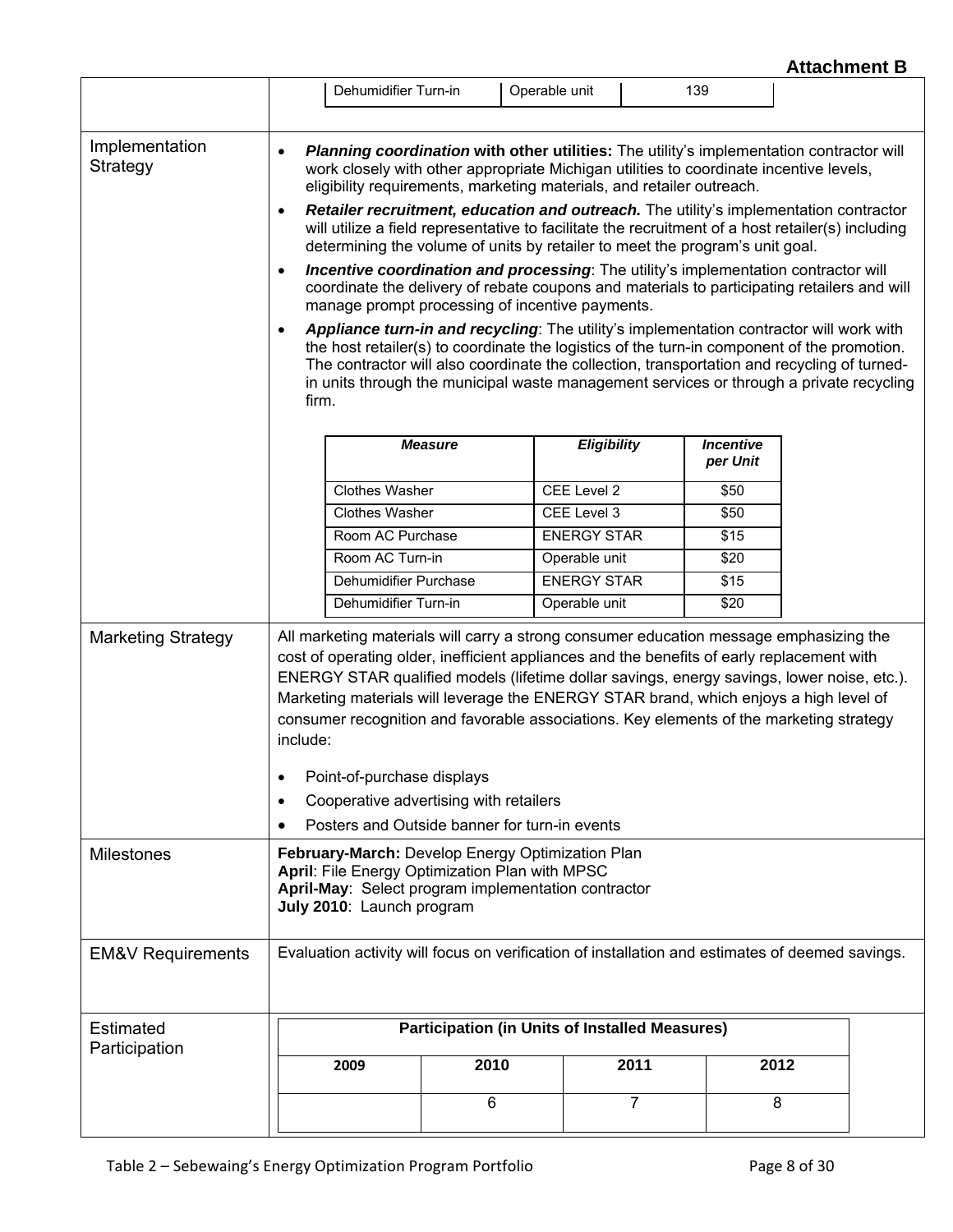| <b>Estimated Budget</b> |                                          |                       |       |       |  |  |  |  |
|-------------------------|------------------------------------------|-----------------------|-------|-------|--|--|--|--|
|                         |                                          | <b>Annual Budgets</b> |       |       |  |  |  |  |
|                         | 2009                                     | 2010                  | 2011  | 2012  |  |  |  |  |
|                         |                                          | \$359                 | \$448 | \$521 |  |  |  |  |
| <b>Savings Targets</b>  |                                          |                       |       |       |  |  |  |  |
|                         | <b>Energy Savings (Gross Annual kWh)</b> |                       |       |       |  |  |  |  |
|                         | 2009                                     | 2010                  | 2011  | 2012  |  |  |  |  |
|                         |                                          | 784                   | 902   | 1,037 |  |  |  |  |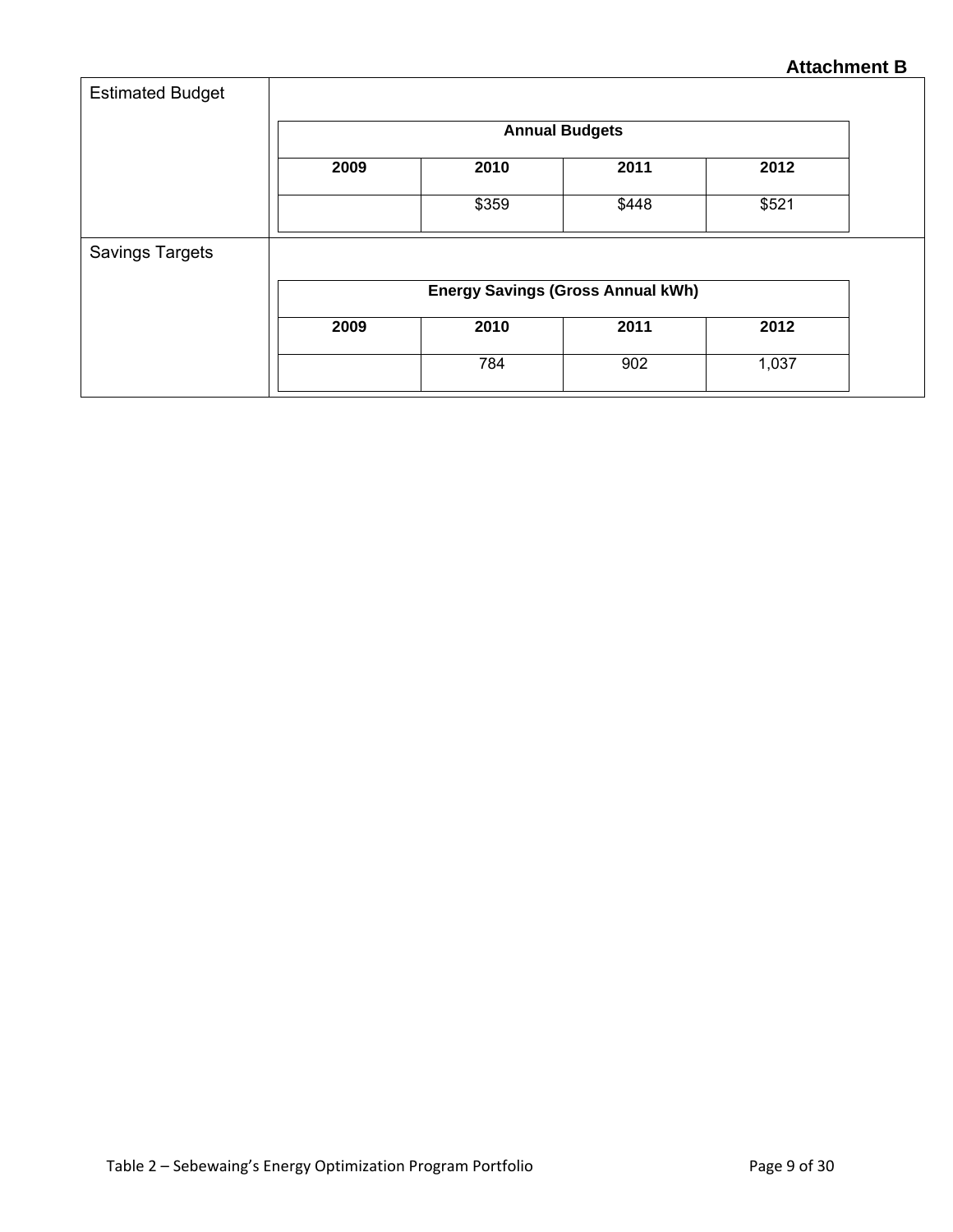|  | <b>Residential Programs</b> |
|--|-----------------------------|
|  |                             |

í

| <b>Program Element</b>     | <b>Residential High-Efficiency HVAC Equipment</b>                                                                                                                                                                                                                                                                                                                                                                           |                  |                                                 |  |  |
|----------------------------|-----------------------------------------------------------------------------------------------------------------------------------------------------------------------------------------------------------------------------------------------------------------------------------------------------------------------------------------------------------------------------------------------------------------------------|------------------|-------------------------------------------------|--|--|
| Objective                  | Produce long-term annual energy savings in the residential sector by promoting the purchase<br>and installation of high-efficiency heating and cooling equipment.                                                                                                                                                                                                                                                           |                  |                                                 |  |  |
| <b>Target Market</b>       | Residential customers installing new central AC units and/or furnaces.                                                                                                                                                                                                                                                                                                                                                      |                  |                                                 |  |  |
| <b>Program Duration</b>    | Start-up in 2010. This will be an ongoing element of the program portfolio.                                                                                                                                                                                                                                                                                                                                                 |                  |                                                 |  |  |
| <b>Program Description</b> | The High-Efficiency Equipment program will promote heating and cooling technologies that<br>can reduce electric energy use. Initially the program will focus on the promotion of high-<br>efficiency central air-conditioning and premium efficiency furnaces that have high-efficiency<br>motors (electrically commutated motors - ECMs). ECM motors save electric energy during<br>the heating and cooling seasons.       |                  |                                                 |  |  |
|                            | Although federal efficiency standards for central air-conditioning have recently increased,<br>there are still opportunities to promote units that exceed the current standards and thus<br>achieve additional energy savings. The program will provide incentives for high-efficiency<br>central air-conditioners when installed along with an ECM furnace.                                                                |                  |                                                 |  |  |
|                            | Since the primary type of heating system in the utility's service area is natural gas forced air,<br>this program hopes to closely coordinate with the local natural gas provider so that incentives<br>can be coordinated on units that have the high-efficiency motors. As the program matures,<br>additional emphasis may be placed on quality installation and appropriate sizing to further<br>enhance energy savings. |                  |                                                 |  |  |
| <b>Eligible Measures</b>   | The measures listed below have been specified for planning purposes. Deemed savings<br>values were based on documented values from the Michigan Statewide Deemed Savings<br>Database (as identified by MPSC Order U-15800.) The utility will revise eligible measures as<br>needed in accordance with current market conditions, technology development, EM&V<br>results, and program implementation experience.            |                  |                                                 |  |  |
|                            |                                                                                                                                                                                                                                                                                                                                                                                                                             | Eligibility      | <b>Gross Annual kWh Savings/</b><br><b>Unit</b> |  |  |
|                            | Central AC                                                                                                                                                                                                                                                                                                                                                                                                                  | SEER 14          | 405                                             |  |  |
|                            | Central AC                                                                                                                                                                                                                                                                                                                                                                                                                  | SEER 15          | 435                                             |  |  |
|                            | Central AC                                                                                                                                                                                                                                                                                                                                                                                                                  | SEER16           | 328                                             |  |  |
|                            | Furnace with ECM motor                                                                                                                                                                                                                                                                                                                                                                                                      | <b>ECM</b> motor | 773                                             |  |  |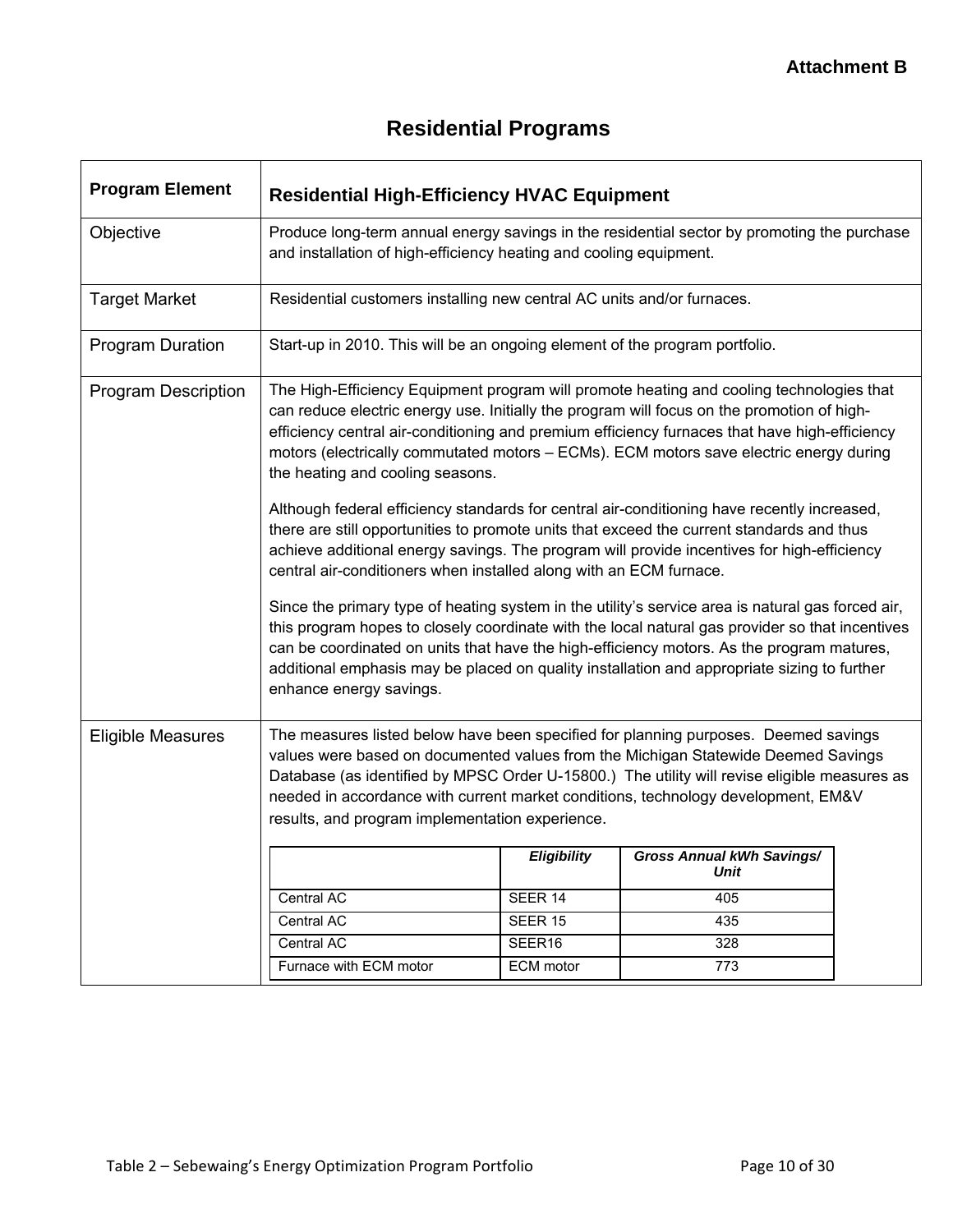## Implementation Implementation **•** *Planning coordination* with other utilities: The utility's implementation contractor will<br>Strategy with other appropriate Michigan utilities to coordinate incentive levels work closely with other appropriate Michigan utilities to coordinate incentive levels, eligibility requirements, marketing materials, and contractor outreach. • **Contractor recruitment, education and outreach.** The utility's implementation contractor will utilize a field representative to facilitate the recruitment of local HVAC contractors to participate in the program. • *Application processing*: The utility's implementation contractor will coordinate processing of all rebate applications. *Measure Eligibility Tentative Incentive per Unit*  Central AC <br>
SEER 14 5150 Central AC <br>
SEER 15 \$100 Central AC <br>SEER16 \$250 Furnace with ECM motor | ECM motor | \$350 Marketing Strategy | The HVAC Equipment program will be primarily marketed through local contractors, the most direct influencers of customer purchase decisions. Contractors will receive educational materials to share with their customers as well as access to cooperative advertising dollars. Marketing materials will be coordinated with the local natural gas provider. Milestones **February-March:** Develop Energy Optimization Plan **April**: File Energy Optimization Plan with MPSC **April-May**: Select program implementation contractor **July 2010**: Launch program EM&V Requirements | Evaluation activity will focus on verification of installation and estimates of deemed savings. Estimated **Participation Participation (in Units of Installed Measures) 2009 2010 2011 2012**  2 2 3 Estimated Budget **Annual Budgets 2009 2010 2011 2012**  \$513 \$633 \$727 Savings Targets **Energy Savings (Gross Annual kWh) 2009 2010 2011 2012**  918 1,056 1,214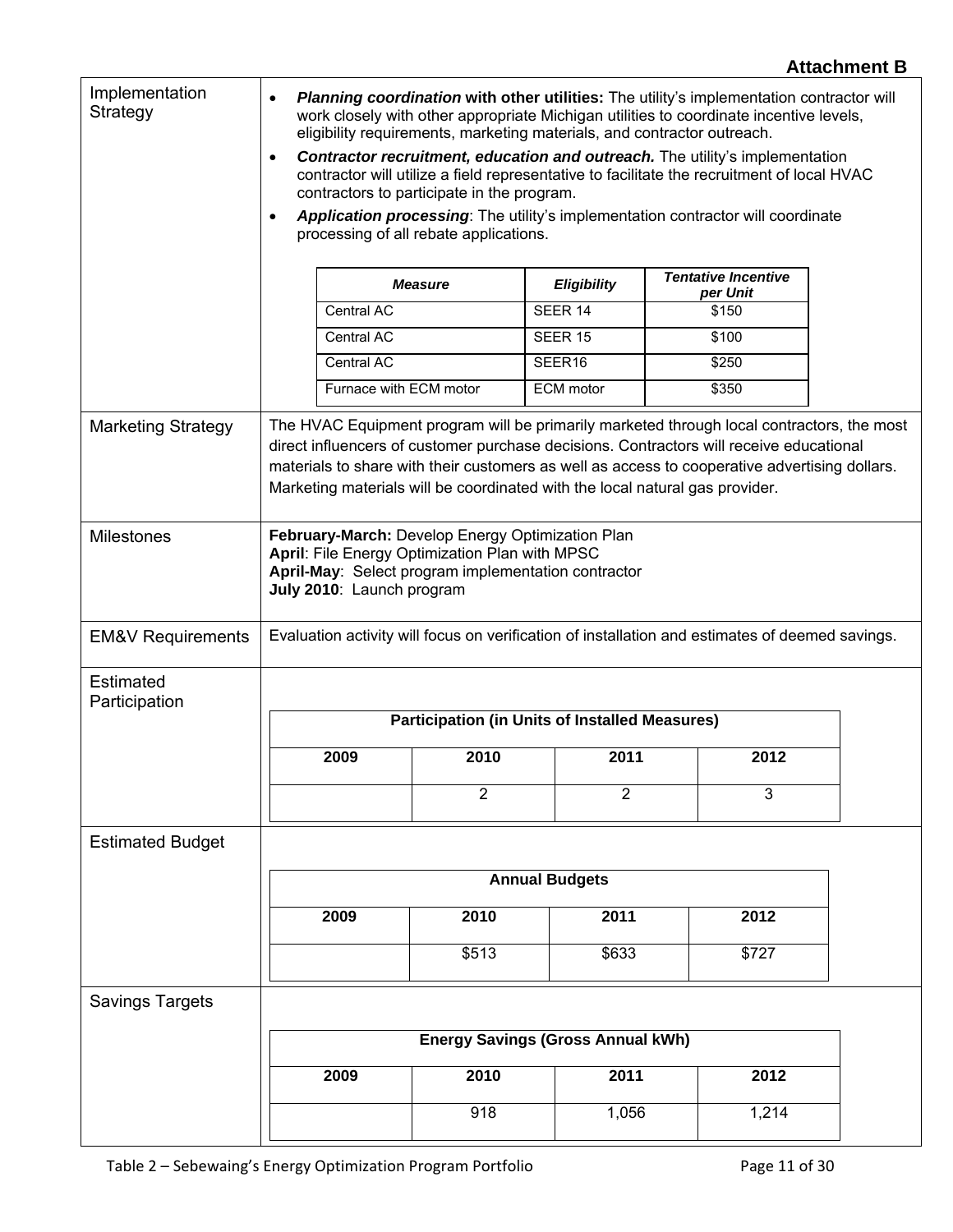# **Residential Programs**

| <b>Program Element</b>     | <b>Residential Electric Water Heater Savings Kits</b>                                                                                                                                                                                                                                                                                                                                                                                                                                                                    |                    |                                         |  |
|----------------------------|--------------------------------------------------------------------------------------------------------------------------------------------------------------------------------------------------------------------------------------------------------------------------------------------------------------------------------------------------------------------------------------------------------------------------------------------------------------------------------------------------------------------------|--------------------|-----------------------------------------|--|
| Objective                  | Produce immediate annual energy savings for customers with electric water heaters through<br>the distribution of energy saving kits that include CFL's and low-flow, water-saving devices.                                                                                                                                                                                                                                                                                                                               |                    |                                         |  |
| <b>Target Market</b>       | Residential customers with electric water heating (both home owners and renters.)                                                                                                                                                                                                                                                                                                                                                                                                                                        |                    |                                         |  |
| <b>Program Duration</b>    | Start-up in 2010. This will be an ongoing element of the program portfolio.                                                                                                                                                                                                                                                                                                                                                                                                                                              |                    |                                         |  |
| <b>Program Description</b> | For those customers with electric water heating, significant energy savings can be achieved<br>by the installation of low-cost measures that reduce the amount of hot water used. Electric<br>Water Heater Savings Kits will be distributed to customers, along with information about the<br>energy savings associated with these devices. The Kit includes low-flow showerheads, and<br>faucet aerators, along with pipe wrap and a package of CFLs. The Kits will be free to all<br>electric water heating customers. |                    |                                         |  |
| <b>Eligible Measures</b>   | The measures listed below have been specified for planning purposes. Deemed savings<br>values were based on documented values from the Michigan Statewide Deemed Savings<br>Database (as identified by MPSC Order U-15800.) The utility will revise eligible measures as<br>needed in accordance with current market conditions, technology development, EM&V<br>results, and program implementation experience.                                                                                                         |                    |                                         |  |
|                            | <b>Measure</b>                                                                                                                                                                                                                                                                                                                                                                                                                                                                                                           | Eligibility        | <b>Gross Annual kWh</b><br>Savings/Unit |  |
|                            | CFL's (5 per unit)                                                                                                                                                                                                                                                                                                                                                                                                                                                                                                       | <b>ENERGY STAR</b> | 220.5                                   |  |
|                            | Low-Flow Showerhead                                                                                                                                                                                                                                                                                                                                                                                                                                                                                                      | $1.5$ gpm          | 518                                     |  |
|                            | Faucet Aerator-Kitchen                                                                                                                                                                                                                                                                                                                                                                                                                                                                                                   | $1.5$ gpm          | 166                                     |  |
|                            | Faucet Aerator-Bath                                                                                                                                                                                                                                                                                                                                                                                                                                                                                                      | $1.5$ gpm          | 166                                     |  |
|                            | Pipe Wrap                                                                                                                                                                                                                                                                                                                                                                                                                                                                                                                | 6 ft/each          | 257                                     |  |
| Implementation<br>Strategy | Targeted outreach to customers with electric water heating. The program will be<br>promoted to customers with electric water heating through bill inserts and/or direct mail.<br>Kit fulfillment and processing. Interested customers can fill out an application form,<br>$\bullet$<br>indicating the number of showerheads and aerators needed. Customized kits will be<br>mailed to customers within 3-4 weeks. Kits will include information about proper<br>installation and energy savings.                        |                    |                                         |  |
|                            | All measures under this program will be free to the customer.                                                                                                                                                                                                                                                                                                                                                                                                                                                            |                    |                                         |  |
| <b>Marketing Strategy</b>  | The program will be marketed through bill inserts. If electric water heating customers are<br>identified on the utility system because of special rate programs, direct mail will be used to<br>promote the kits directly to those households.                                                                                                                                                                                                                                                                           |                    |                                         |  |
| <b>Milestones</b>          | February-March: Develop Energy Optimization Plan<br>April: File Energy Optimization Plan with MPSC                                                                                                                                                                                                                                                                                                                                                                                                                       |                    |                                         |  |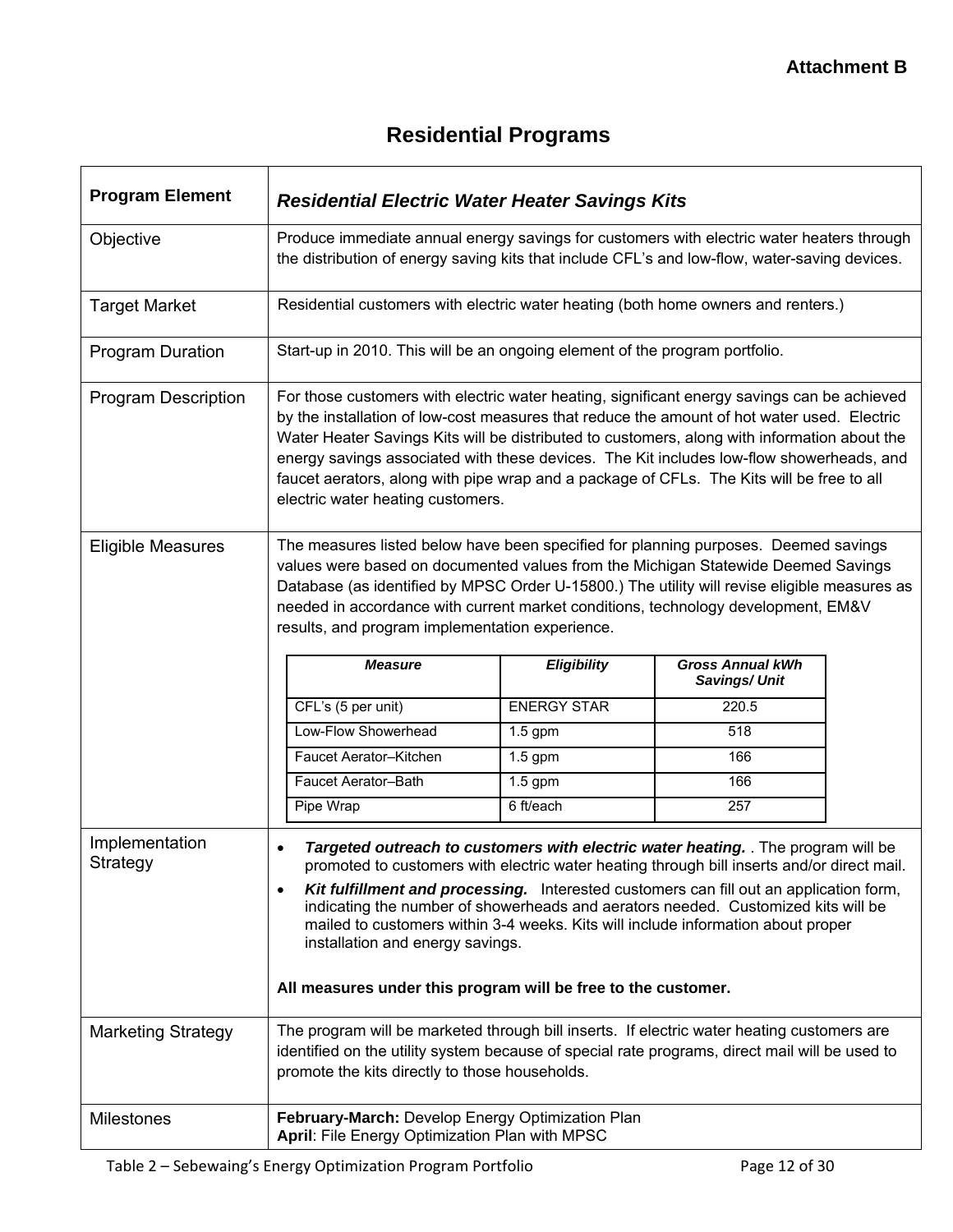|                              | July 2010: Launch program                                                                       | April-May: Select program implementation contractor |                                          |                 |  |
|------------------------------|-------------------------------------------------------------------------------------------------|-----------------------------------------------------|------------------------------------------|-----------------|--|
| <b>EM&amp;V Requirements</b> | Evaluation activity will focus on verification of installation and estimates of deemed savings. |                                                     |                                          |                 |  |
| Estimated<br>Participation   |                                                                                                 |                                                     |                                          |                 |  |
|                              |                                                                                                 | <b>Participation (in # of Living Units)</b>         |                                          |                 |  |
|                              | 2009                                                                                            | 2010                                                | 2011                                     | 2012            |  |
|                              |                                                                                                 | 25                                                  | 25                                       | $\overline{25}$ |  |
| <b>Estimated Budget</b>      |                                                                                                 |                                                     |                                          |                 |  |
|                              | <b>Annual Budgets</b>                                                                           |                                                     |                                          |                 |  |
|                              | 2009                                                                                            | 2010                                                | 2011                                     | 2012            |  |
|                              |                                                                                                 | \$3,459                                             | \$3,801                                  | \$3,892         |  |
| <b>Savings Targets</b>       |                                                                                                 |                                                     |                                          |                 |  |
|                              |                                                                                                 |                                                     | <b>Energy Savings (Gross Annual kWh)</b> |                 |  |
|                              | 2009                                                                                            | 2010                                                | 2011                                     | 2012            |  |
|                              |                                                                                                 | 33,188                                              | 33,188                                   | 33,188          |  |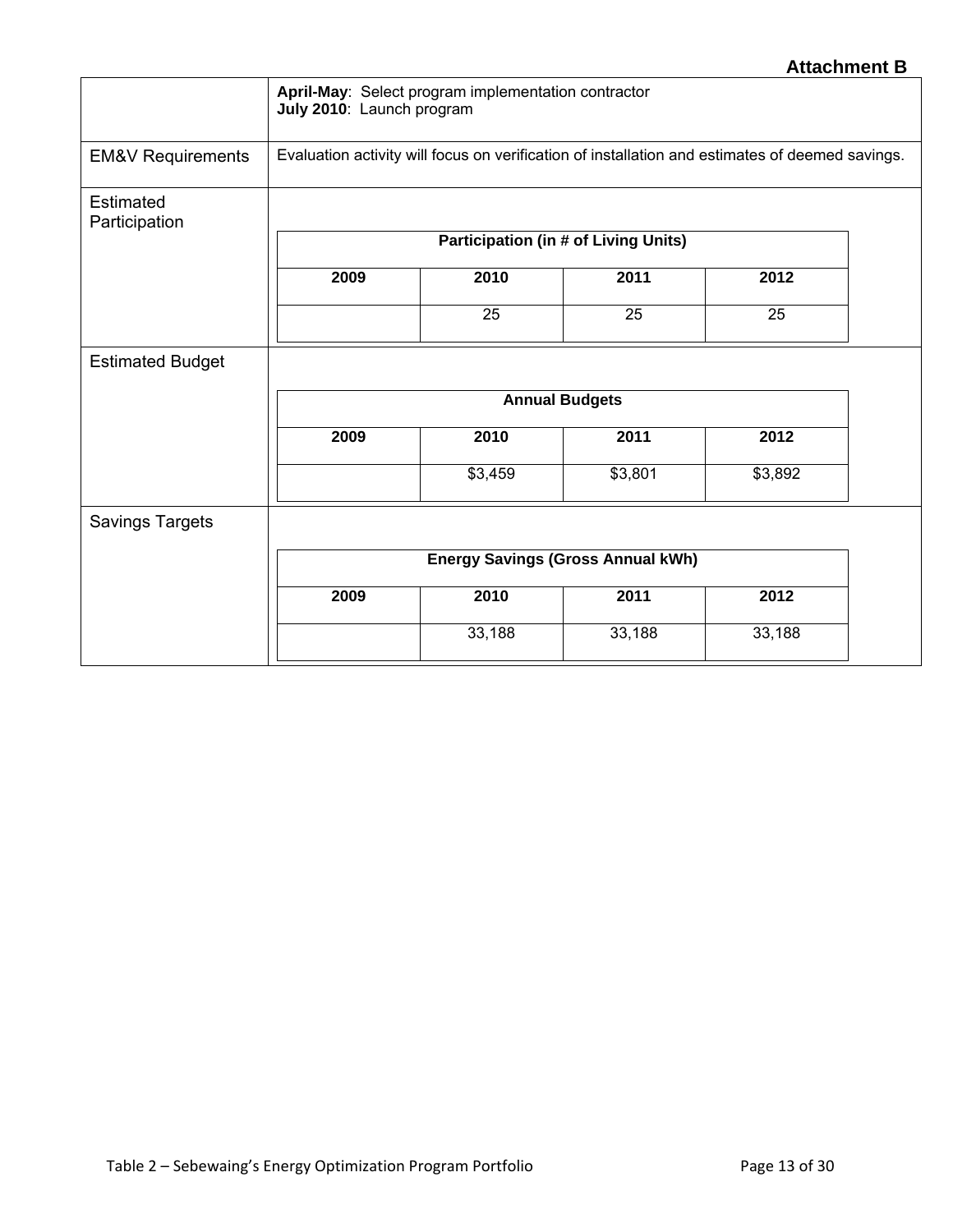# **Residential Programs**

| <b>Program Element</b>       | <b>Residential Education Services</b>                                                                                                                                                                                                                                                                                                                                                                                                                                                                                                                                                                                                                   |                       |       |       |  |
|------------------------------|---------------------------------------------------------------------------------------------------------------------------------------------------------------------------------------------------------------------------------------------------------------------------------------------------------------------------------------------------------------------------------------------------------------------------------------------------------------------------------------------------------------------------------------------------------------------------------------------------------------------------------------------------------|-----------------------|-------|-------|--|
| Objective                    | To develop broad consumer awareness of the benefits of energy conservation and<br>efficiency.<br>To provide educational materials and services that motivate customers to participate<br>٠<br>in the utility's energy optimization programs and to motivate behavior change that<br>can further reduce energy consumption.                                                                                                                                                                                                                                                                                                                              |                       |       |       |  |
| <b>Target Market</b>         | All residential customers                                                                                                                                                                                                                                                                                                                                                                                                                                                                                                                                                                                                                               |                       |       |       |  |
| <b>Program Duration</b>      | Start-up in July 2009. Will be an ongoing element of the program portfolio.                                                                                                                                                                                                                                                                                                                                                                                                                                                                                                                                                                             |                       |       |       |  |
| <b>Program Description</b>   | In addition to the Residential Solutions programs, the utility plans to implement educational<br>outreach initiatives to build and expand consumer awareness of energy efficiency and<br>energy conservation opportunities.                                                                                                                                                                                                                                                                                                                                                                                                                             |                       |       |       |  |
| <b>Eligible Measures</b>     | Not applicable for this program.                                                                                                                                                                                                                                                                                                                                                                                                                                                                                                                                                                                                                        |                       |       |       |  |
| Implementation<br>Strategy   | The following types of initiatives will be considered for implementation:<br>Develop, produce, and distribute energy efficiency tips and information about the<br>energy efficiency portfolio through bill inserts and newsletters.<br>Work with local Chamber of Commerce, Mayor's office, municipal government<br>$\bullet$<br>agencies and other civic organizations to distribute educational material promoting<br>the benefits of energy conservation and efficiency. Make presentations at their<br>constituent meetings and other joint ventures.<br>Provide energy education/awareness booths at scheduled community fairs and<br>trade shows. |                       |       |       |  |
| <b>Marketing Strategy</b>    | See implementation strategy for a list of marketing activities.                                                                                                                                                                                                                                                                                                                                                                                                                                                                                                                                                                                         |                       |       |       |  |
| Milestones in 2009           | February-March: Develop Energy Optimization Plan<br>April: File Energy Optimization Plan with MPSC<br>April-May: Select program implementation contractor<br>July: Launch program                                                                                                                                                                                                                                                                                                                                                                                                                                                                       |                       |       |       |  |
| <b>EM&amp;V Requirements</b> | None at this time.                                                                                                                                                                                                                                                                                                                                                                                                                                                                                                                                                                                                                                      |                       |       |       |  |
| Estimated<br>Participation   | To be determined.                                                                                                                                                                                                                                                                                                                                                                                                                                                                                                                                                                                                                                       |                       |       |       |  |
| <b>Estimated Budget</b>      |                                                                                                                                                                                                                                                                                                                                                                                                                                                                                                                                                                                                                                                         | <b>Annual Budgets</b> |       |       |  |
|                              | 2009                                                                                                                                                                                                                                                                                                                                                                                                                                                                                                                                                                                                                                                    | 2010                  | 2011  | 2012  |  |
|                              | \$305                                                                                                                                                                                                                                                                                                                                                                                                                                                                                                                                                                                                                                                   | \$525                 | \$780 | \$990 |  |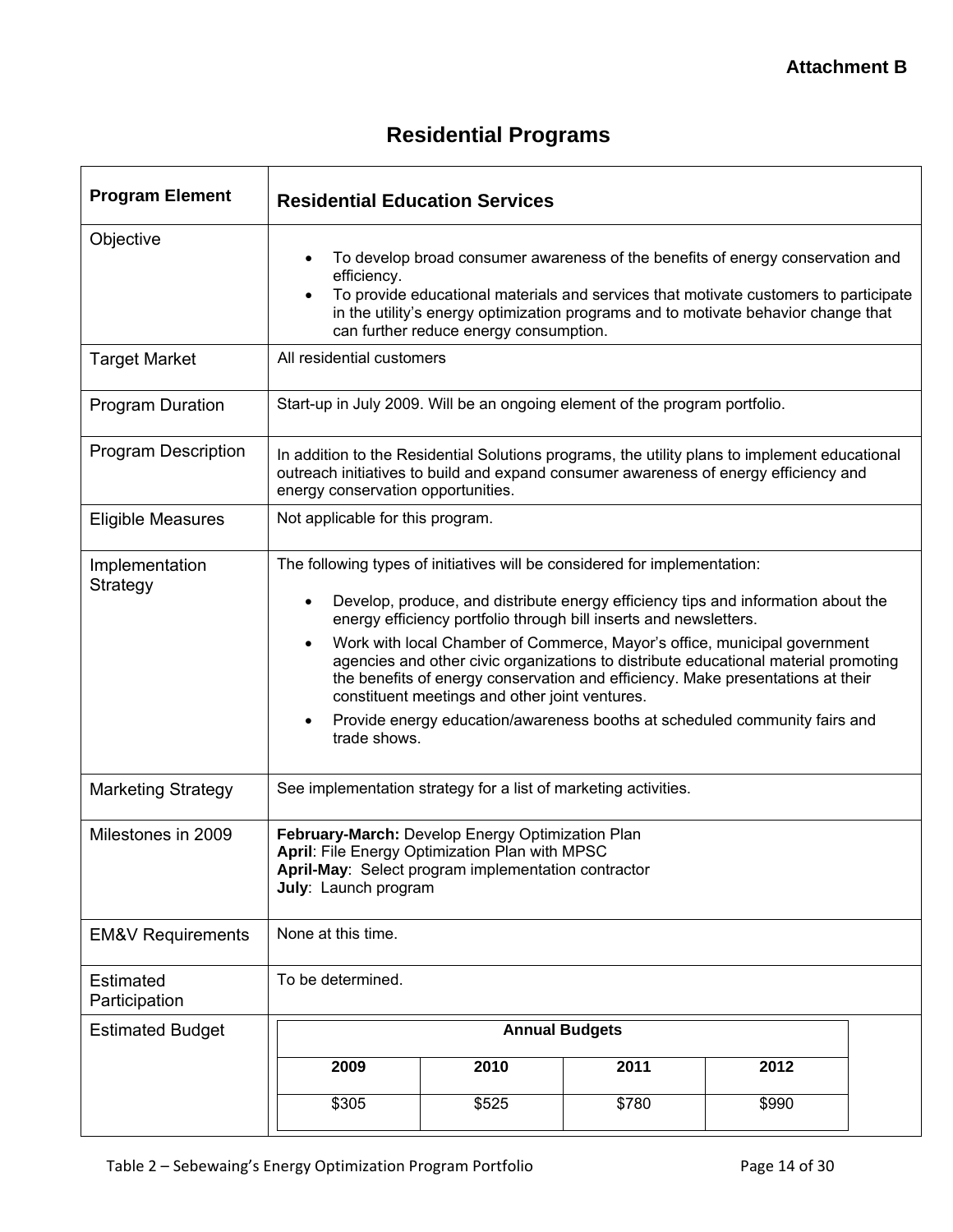|       |       | <b>Energy Savings (Gross Annual kWh)</b> |       |
|-------|-------|------------------------------------------|-------|
| 2009  | 2010  | 2011                                     | 2012  |
| 1,870 | 3,202 | 4,564                                    | 5,753 |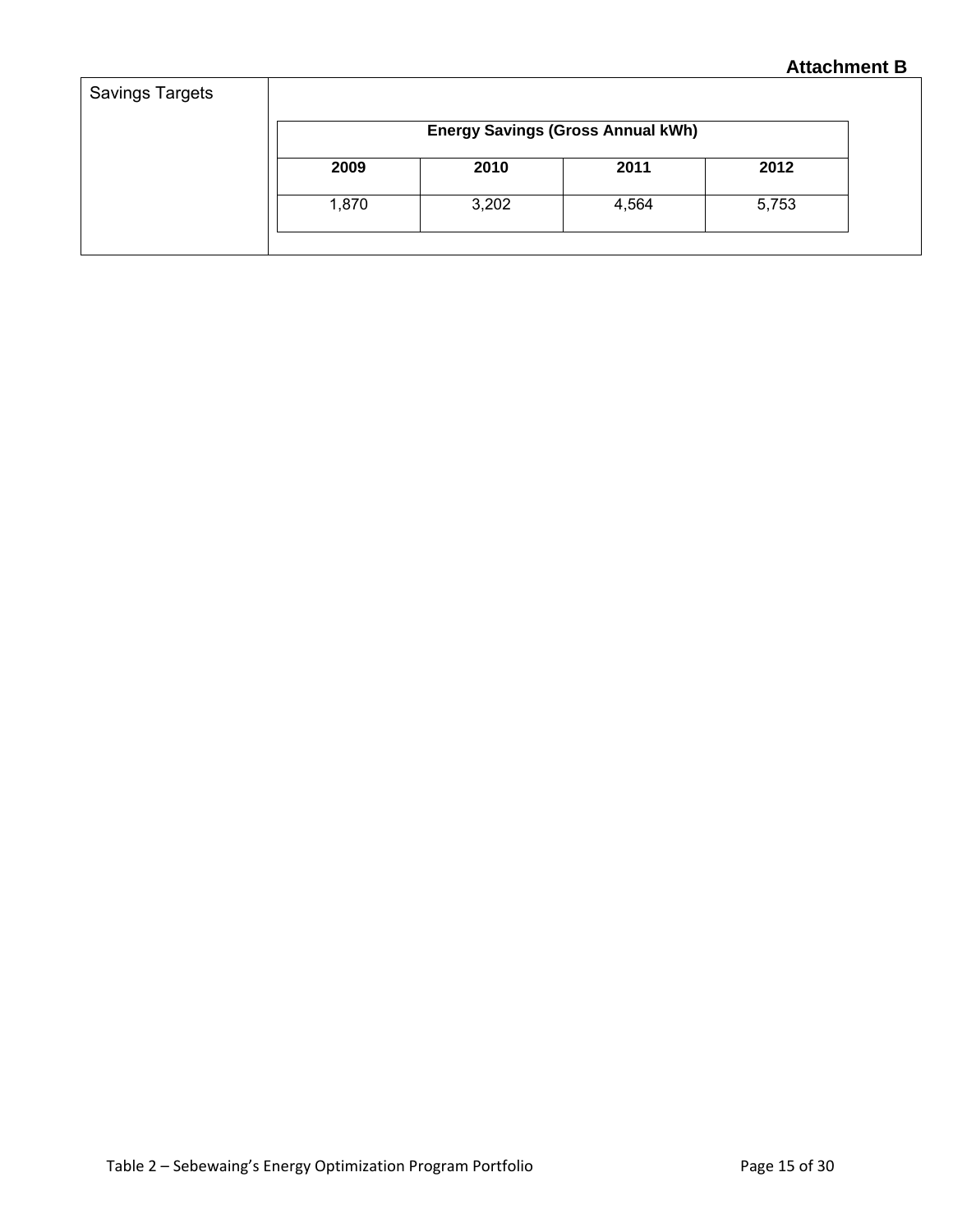| <b>Program Element</b>       | <b>Residential Pilot/Emerging Technology Programs</b>                                                                                                                                                                                                                                                                                                                                                                                                             |
|------------------------------|-------------------------------------------------------------------------------------------------------------------------------------------------------------------------------------------------------------------------------------------------------------------------------------------------------------------------------------------------------------------------------------------------------------------------------------------------------------------|
| Objective                    | To identify and learn more about new energy efficient technologies and program strategies<br>with potential to capture additional electric energy savings.                                                                                                                                                                                                                                                                                                        |
| <b>Target Market</b>         | Dependent on specific technology/program.                                                                                                                                                                                                                                                                                                                                                                                                                         |
| <b>Program Duration</b>      | Initially, the utility will focus on the successful start-up and delivery of well-established<br>programs that have been proven to capture significant energy savings in similar regions<br>throughout the country. Beginning in 2010, the utility plans to coordinate with other initiatives<br>that might be undertaken by municipal utilities to research and pilot innovative technologies<br>and strategies that will reduce residential energy consumption. |
| <b>Program Description</b>   | Residential pilot programs could pursue the following types of new initiatives:                                                                                                                                                                                                                                                                                                                                                                                   |
|                              | Residential-sized HVAC equipment optimized for performance in cold-climate (may<br>$\bullet$<br>include new developments in heat-pump technology)                                                                                                                                                                                                                                                                                                                 |
|                              | Advanced residential water heating technology (including heat pumps and solar<br>٠<br>water heating)<br>Promotion of LED lighting technology in residential applications<br>$\bullet$<br>Participation in statewide initiatives to reward manufacturers for highest efficiency<br>appliance design                                                                                                                                                                |
|                              | One-switch controls for shutting down electric load in homes                                                                                                                                                                                                                                                                                                                                                                                                      |
|                              | Residential water-saving education and devices that could reduce electric energy<br>٠<br>use on municipal water handling systems                                                                                                                                                                                                                                                                                                                                  |
|                              | Financing packages that could assist capital-constrained customers<br>$\bullet$                                                                                                                                                                                                                                                                                                                                                                                   |
|                              | Neighborhood initiatives that motivate energy conservation through better<br>information and normalized comparative energy use-data.                                                                                                                                                                                                                                                                                                                              |
| <b>Eligible Measures</b>     | To be determined based on programs selected.                                                                                                                                                                                                                                                                                                                                                                                                                      |
| Implementation<br>Strategy   | To be determined based on programs selected.                                                                                                                                                                                                                                                                                                                                                                                                                      |
| <b>Marketing Strategy</b>    | To be determined based on programs selected.                                                                                                                                                                                                                                                                                                                                                                                                                      |
| <b>Milestones</b>            | February-March: Develop Energy Optimization Plan<br>April: File Energy Optimization Plan with MPSC<br>April-May: Select program implementation contractor<br>July 2010: Launch program                                                                                                                                                                                                                                                                            |
| <b>EM&amp;V Requirements</b> | Not available at this time.                                                                                                                                                                                                                                                                                                                                                                                                                                       |
| Estimated                    | To be determined based on programs selected.                                                                                                                                                                                                                                                                                                                                                                                                                      |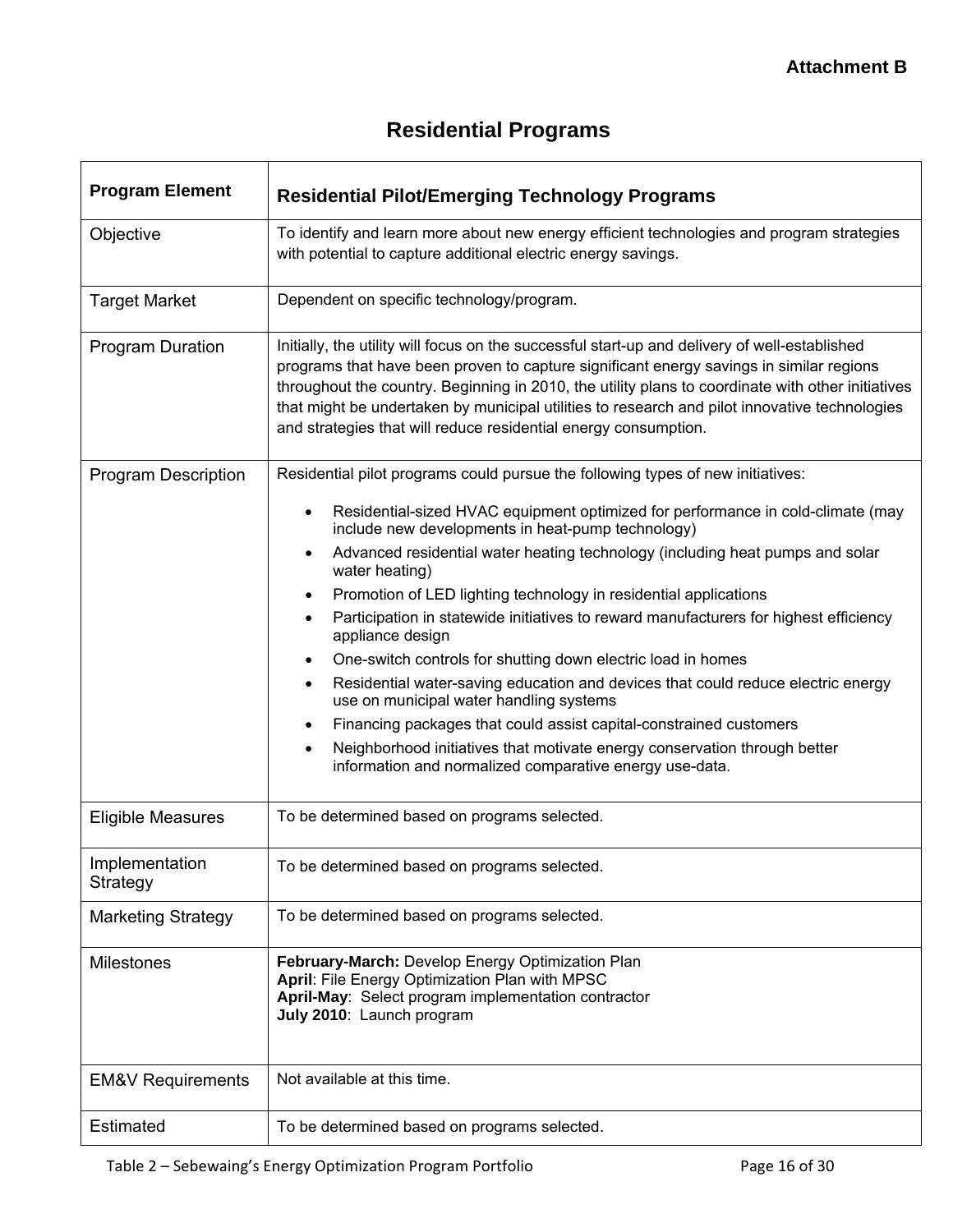| <b>Estimated Budget</b> |      |       |                                          |         |
|-------------------------|------|-------|------------------------------------------|---------|
|                         |      |       | <b>Annual Budgets</b>                    |         |
|                         | 2009 | 2010  | 2011                                     | 2012    |
|                         |      | \$350 | \$1,040                                  | \$1,650 |
|                         |      |       |                                          |         |
| <b>Savings Targets</b>  |      |       |                                          |         |
|                         |      |       | <b>Energy Savings (Gross Annual kWh)</b> |         |
|                         | 2009 | 2010  | 2011                                     | 2012    |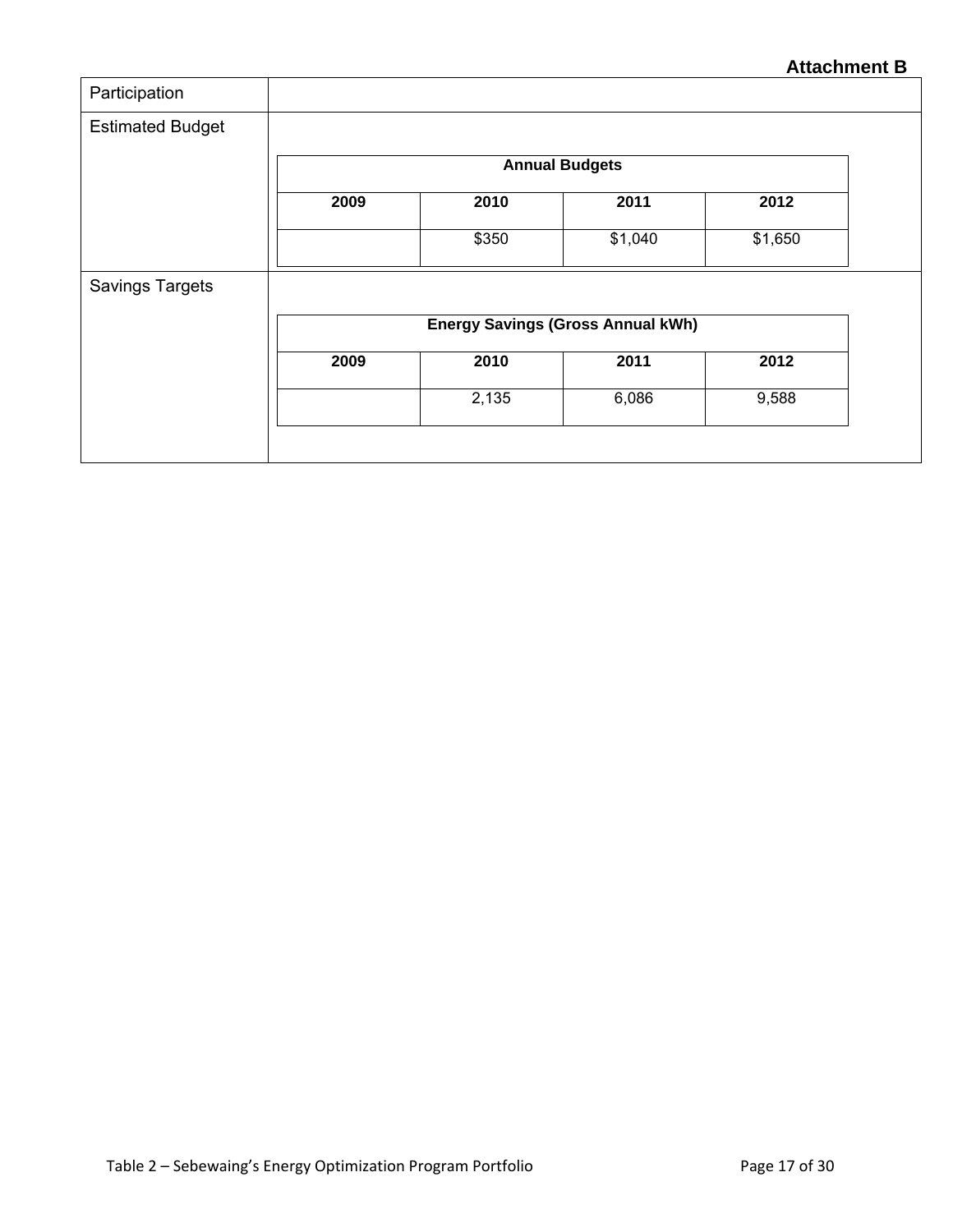| <b>Program Element</b>     | <b>Commercial Prescriptive Incentive Program</b>                                                                                                                                                                                                                                                                                                                                                                                                                                                                                                                                                                                                                                                                                                                                                                                                                                                                                                                                                                                                                                                                                                                                                                                                                                         |
|----------------------------|------------------------------------------------------------------------------------------------------------------------------------------------------------------------------------------------------------------------------------------------------------------------------------------------------------------------------------------------------------------------------------------------------------------------------------------------------------------------------------------------------------------------------------------------------------------------------------------------------------------------------------------------------------------------------------------------------------------------------------------------------------------------------------------------------------------------------------------------------------------------------------------------------------------------------------------------------------------------------------------------------------------------------------------------------------------------------------------------------------------------------------------------------------------------------------------------------------------------------------------------------------------------------------------|
| Objective                  | There are two primary objectives for the Commercial Prescriptive Incentive Program:<br>Increase the market share of a targeted group of commercial high-efficiency electric<br>1)<br>technologies sold through market channels.<br>Increase the installation rate of a targeted group of high-efficiency electric<br>2)<br>technologies in commercial facilities by businesses that would not have done so in<br>the absence of the program.                                                                                                                                                                                                                                                                                                                                                                                                                                                                                                                                                                                                                                                                                                                                                                                                                                             |
| <b>Target Market</b>       | All business customers are eligible to participate in the Commercial Prescriptive Incentive<br>Program when they purchase qualifying equipment. However, the program will utilize a<br>targeted outreach strategy to influence specific markets.<br>Market Providers (wholesalers, distributors, contractors, and retail stores that will<br>1)<br>promote the qualifying technologies)<br>High-impact/high-need customer sectors (such as schools, municipal buildings,<br>2)<br>hospitals, food service, and hospitality)                                                                                                                                                                                                                                                                                                                                                                                                                                                                                                                                                                                                                                                                                                                                                              |
| <b>Program Duration</b>    | Start-up in July 2009. The Prescriptive Incentive Program will be an ongoing element of the<br>program portfolio.                                                                                                                                                                                                                                                                                                                                                                                                                                                                                                                                                                                                                                                                                                                                                                                                                                                                                                                                                                                                                                                                                                                                                                        |
| <b>Program Description</b> | The program will affect the purchase and installation of high-efficiency technologies through<br>a combination of market push and pull strategies that stimulate market demand while<br>simultaneously increasing market provider investment in stocking and promoting them.<br>The program will increase demand by educating business customers about the energy and<br>money saving benefits associated with efficient products and equipping market providers to<br>communicate those benefits directly to their customers. To address the first-cost barrier for<br>customers, the program will utilize financial incentives (i.e. cash-back mail-in rebates)<br>averaging 20% to 40% of the incremental cost of purchasing qualifying technologies.<br>The program will stimulate market provider investment in stocking and promoting efficient<br>products through a targeted outreach effort. The implementation contractor will employ field<br>sales representatives to proactively train and equip market providers to convey the energy<br>and money saving benefits to consumers. Further, the existence of cash-back incentives will<br>elevate efficiency to a competitive issue that will naturally motivate market providers to stock<br>and promote targeted products. |
| <b>Eligible Measures</b>   | The Prescriptive Incentive Program targets measures where the unit energy savings can be<br>reliably predicted and therefore standard per-measure savings ("deemed savings") and<br>incentive levels can be established. This simplifies the application process and reduces<br>administrative costs. The measures, savings and incentive levels listed below have been<br>specified for planning purposes only. Deemed savings values were based on documented<br>values from the Michigan Statewide Deemed Savings Database (as identified by MPSC<br>Order U-15800.) The utility will revise eligible measures and incentive levels as needed in<br>accordance with current market conditions, technology development, EM&V results, and<br>program implementation experience. Table below shows both energy savings and<br>proposed incentive levels.                                                                                                                                                                                                                                                                                                                                                                                                                                |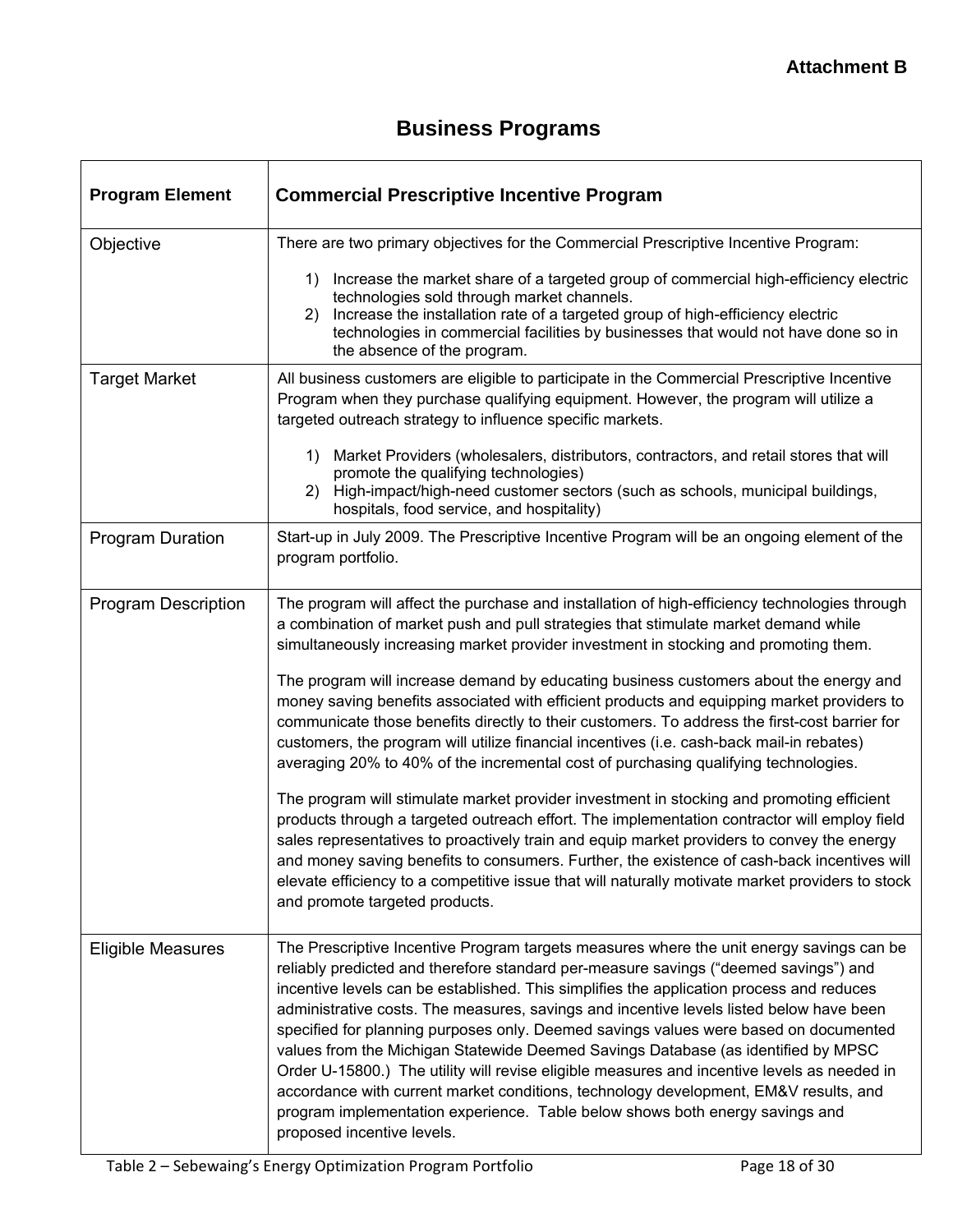| <b>Measure</b>                                                                                     | Incentive<br>per Unit | <b>Electrical</b><br><b>Energy Savings/</b><br>Unit<br>(kWh) |
|----------------------------------------------------------------------------------------------------|-----------------------|--------------------------------------------------------------|
| Lighting                                                                                           |                       |                                                              |
| Central lighting Control                                                                           | \$600.00              | 11,500                                                       |
| Daylighting Controls - Automatic stepped, minimum 3 lighting levels                                | \$900.00              | 14,800                                                       |
| Occupancy Sensors - < 500 Watts                                                                    | \$30.00               | 397                                                          |
| Occupancy Sensors - > 500 Watts                                                                    | \$50.00               | 994                                                          |
| Occupancy Sensors or Multi-level Switching                                                         | \$600.00              | 8,000                                                        |
| Exterior Bi-Level Control W/ override 150-1000W HID                                                | \$125.00              | 743                                                          |
| Sports Field Hi-Low Control                                                                        | \$175.00              | 149                                                          |
| CFL <30 Watts - Replaces Incandescent                                                              | \$2.00                | 202                                                          |
| CFL High Wattage > 31Watts - Replaces Incandescent                                                 | \$5.00                | 202                                                          |
| CFL Fixture - Replaces Incandescent Fixture                                                        | \$22.00               | 342                                                          |
| CFL Reflector Flood Lamps - Replaces incandescent reflector flood lamps                            | \$5.00                | 147                                                          |
| T8 4ft 1 lamp                                                                                      | \$7.50                | 48                                                           |
| T8 4ft 2 lamp                                                                                      | \$9.00                | 70                                                           |
| T8 4ft 3 lamp                                                                                      | \$16.50               | 129                                                          |
| T8 4ft 4 lamp                                                                                      | \$19.50               | 140                                                          |
| T8 8ft 1 lamp                                                                                      | \$10.50               | 40                                                           |
| T8 8ft 2 lamp                                                                                      | \$13.50               | 74                                                           |
| T8 2ft 1 lamp                                                                                      | \$7.50                | 29                                                           |
| T8 2ft 2 lamp                                                                                      | \$9.00                | 37                                                           |
| T8 2ft 3 lamp                                                                                      | \$9.30                | 74                                                           |
| T8 2ft 4 lamp                                                                                      | \$12.00               | 81                                                           |
| T8 3ft 1 lamp                                                                                      | \$7.50                | 40                                                           |
| T8 3ft 2 lamp                                                                                      | \$9.00                | 37                                                           |
| T8 3ft 3 lamp                                                                                      | \$12.75               | 44                                                           |
| T8 3ft 4 lamp                                                                                      | \$18.00               | 74                                                           |
| T5 1L (w/electronic ballast) replacing T12                                                         | \$10.50               | 44                                                           |
| T5 2L replacing T12                                                                                | \$15.00               | 44                                                           |
| T5 3L replacing T12                                                                                | \$18.00               | 99                                                           |
| T5 4L replacing T12                                                                                | \$21.00               | 88                                                           |
| T5 HO 1L replacing T12                                                                             | \$12.00               | 55                                                           |
| T5 HO 2L replacing T12                                                                             | \$16.50               | 70                                                           |
| T5 HO 3L replacing T12                                                                             | \$19.50               | 92                                                           |
| T5 HO 4L replacing T12                                                                             | \$22.50               | 191                                                          |
| T8 LW HP 1L-4 ft                                                                                   | \$6.00                | 29                                                           |
| T8 LW HP 2L-4 ft                                                                                   | \$9.00                | 48                                                           |
| T8 LW HP 3L-4 ft                                                                                   | \$15.00               | 62                                                           |
| T8 LW HP 4L-4 ft                                                                                   | \$18.00               | 92                                                           |
|                                                                                                    |                       | 92                                                           |
| T8 HO 8 ft 1 Lamp<br>T8 HO 8 ft 2 Lamp                                                             | \$18.00               | 184                                                          |
|                                                                                                    | \$24.00               |                                                              |
|                                                                                                    |                       | 67                                                           |
| T12 8ft 1 lamp retrofit to HPT8 T8 4ft 2 lamp                                                      | \$15.00               |                                                              |
| T12 8ft 2 lamp retrofit to HPT8 T8 4ft 4 lamp                                                      | \$22.50               | 49                                                           |
| T12HO 8ft 1 lamp retrofit to HPT8 T8 4ft 2 lamp<br>T12HO 8ft 2 lamp retrofit to HPT8 T8 4ft 4 lamp | \$20.00<br>\$30.00    | 174<br>293                                                   |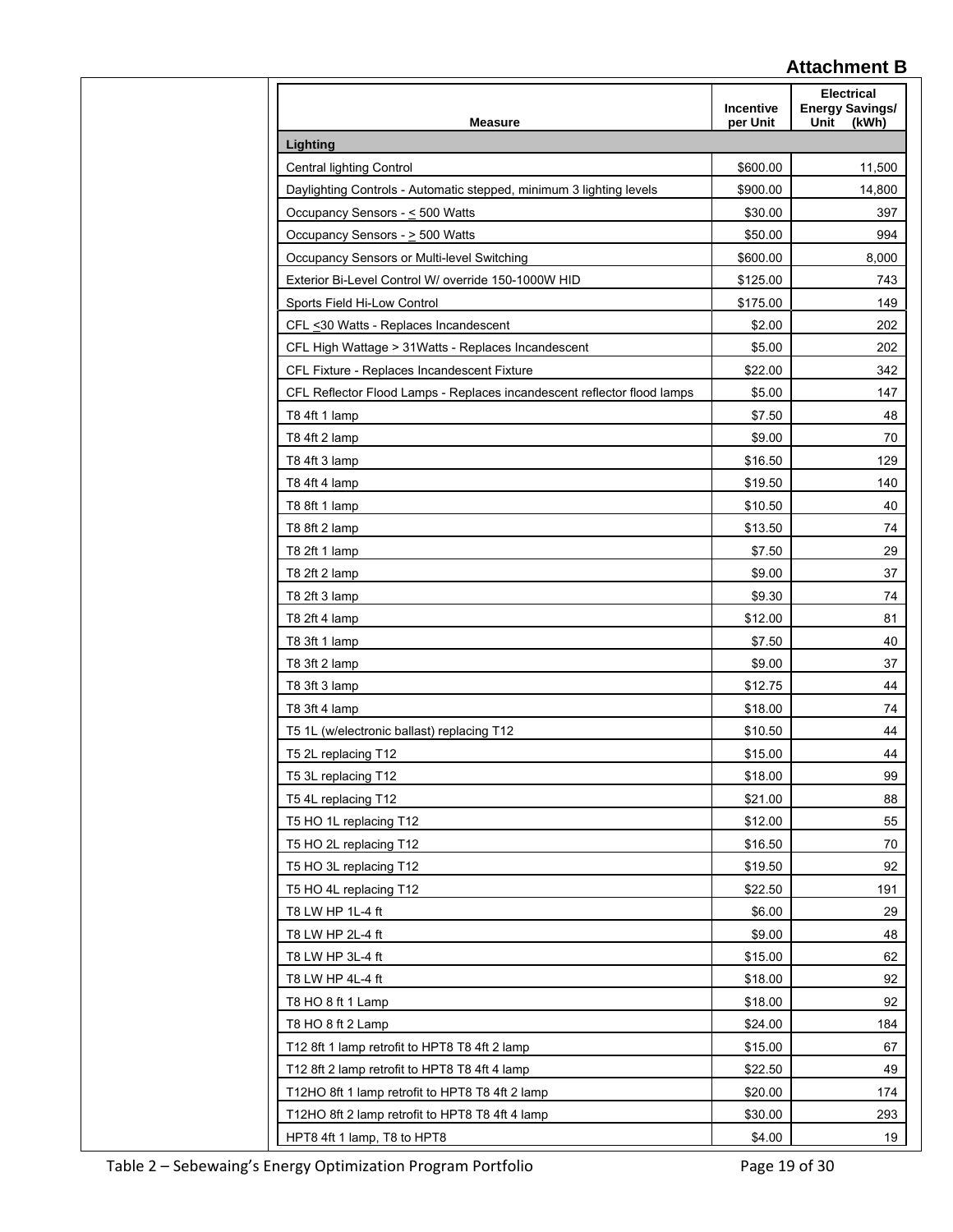| HPT8 4ft 2 lamp, T8 to HPT8                                          | \$6.00      | 31      |
|----------------------------------------------------------------------|-------------|---------|
| HPT8 4ft 3 lamp, T8 to HPT8                                          | \$10.00     | 35      |
| HPT8 4ft 4 lamp, T8 to HPT8                                          | \$12.00     | 52      |
| HPT8 4ft 1 lamp, T12 to HPT8                                         | \$6.00      | 63      |
| HPT8 4ft 2 lamp, T12 to HPT8                                         | \$8.00      | 82      |
| HPT8 4ft 3 lamp, T12 to HPT8                                         | \$12.00     | 145     |
| HPT8 4ft 4 lamp, T12 to HPT8                                         | \$16.00     | 170     |
| LW HPT8 4ft 1 lamp, T8LWT8                                           | \$6.00      | 29      |
| LW HPT8 4ft 2 lamp, T8LWT8                                           | \$9.00      | 48      |
| LW HPT8 4ft 3 lamp, T8LWT8                                           | \$15.00     | 62      |
| LW HPT8 4ft 4 lamp                                                   | \$18.00     | 92      |
| High Bay T5 HO 3L                                                    | \$80.00     | 449     |
| High Bay T5 HO 4L                                                    | \$96.00     | 882     |
| High Bay T5 HO 6L                                                    | \$150.00    | 374     |
| High Bay T5 HO 6L (double fixture replacing 1000w HID)               | \$300.00    | 1,456   |
| High Bay T8 F32 4L                                                   | \$75.00     | 616     |
| High Bay T8 F32 6L                                                   | \$80.00     | 961     |
| High Bay T8 F32 8L                                                   | \$100.00    | 649     |
| High Bay T8 F32 8L (double fixture replacing 1000W HID)              | \$200.00    | 2,005   |
| High Bay CFL 42W 8L                                                  | \$75.00     | 345     |
| Metal Halide (MH), Electronic Ballast, Pulse Start (retrofit only)   | \$75.00     | 430     |
| LED HE Exterior - replaces $\leq$ 175W Induction HID (retrofit only) | \$120.00    | 268     |
| LED HE Exterior - replaces 175-250W Induction HID (retrofit only)    | \$150.00    | 409     |
| LED HE Exterior - replaces 250-400W Induction HID (retrofit only)    | \$180.00    | 706     |
| LED HE Garage - replaces < 175W Induction HID (retrofit only)        | \$120.00    | 611     |
| LED HE Garage - replaces 175-250W Induction HID (retrofit only)      | \$150.00    | 936     |
| LED HE Garage - replaces 250-400W Induction HID (retrofit only)      | \$180.00    | 1,614   |
| LED Exit Lighting - (retrofit only)                                  | \$12.50     | 201     |
| <b>LED Traffic Signal</b>                                            | \$25.00     | 275     |
| <b>LED Pedestrian Signals</b>                                        | \$50.00     | 150     |
|                                                                      |             |         |
| <b>HVAC</b>                                                          |             |         |
| A/C <65 MBh, > 14.0SEER or > 11.6 EER                                | \$150.00    | 369     |
| A/C 65-134 MBh, > 11.5 EER                                           | \$400.00    | 1,008   |
| A/C 135-239 MBh, > 11.5 EER                                          | \$800.00    | 2,916   |
| A/C 240-759 MBh, $\geq$ 10.5 EER                                     | \$1,000.00  | 3,222   |
| Heat Pump <65 MBh, > 14.0SEER or > 11.6 EER                          | \$130.00    | 220     |
| Heat Pump 65-134 MBh, > 11.5 EER                                     | \$400.00    | 639     |
| Heat Pump 135-239 MBh, > 11.5 EER                                    | \$700.00    | 774     |
| Heat Pump 240-759 MBh, > 10.5 EER                                    | \$900.00    | 1,386   |
| Air Cooled Chiller                                                   | \$8,000.00  | 29,565  |
| Water Cooled Chiller < 150 ton                                       | \$2,000.00  | 15,120  |
| Water Cooled Chiller 150 - 300 ton                                   | \$9,200.00  | 45,540  |
|                                                                      | \$40,000.00 |         |
| Water Cooled Chiller > 300 ton                                       |             | 198,000 |
| <b>Motors</b>                                                        |             |         |
| Motor $1 \leq X \leq 5$ HP                                           | \$40.00     | 113     |
|                                                                      |             |         |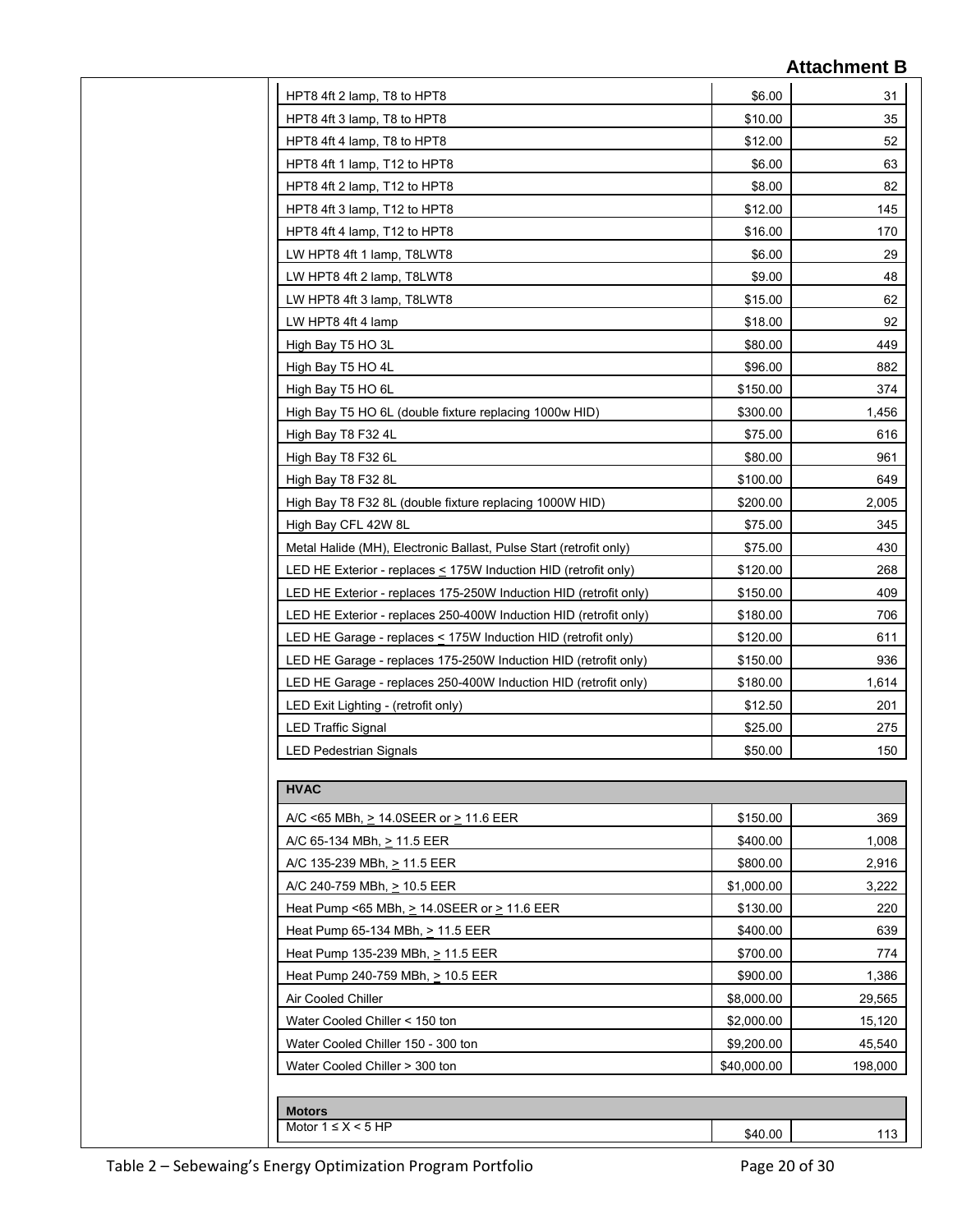|                                                                   |            | <b>Attachment B</b> |
|-------------------------------------------------------------------|------------|---------------------|
| Motor $7.5 \leq X \leq 20$ HP                                     | \$104.00   | 408                 |
| Motor $25 \leq X \leq 100$ HP                                     | \$275.00   | 1,056               |
| Motor $125 \leq X \leq 250$ HP                                    | \$720.00   | 2,435               |
|                                                                   |            |                     |
| <b>Drives</b>                                                     |            |                     |
| Drive 1.5 HP                                                      | \$90.00    | 1,623               |
| Drive 2 HP                                                        | \$120.00   | 2,165               |
| Drive 3 HP                                                        | \$180.00   | 3,246               |
| Drive 5 HP                                                        | \$300.00   | 5,357               |
| Drive 7.5 HP                                                      | \$450.00   | 8,116               |
| Drive 10 HP                                                       | \$600.00   | 10,713              |
| Drive 15 HP                                                       | \$900.00   | 16,232              |
| Drive 20 HP                                                       | \$1,200.00 | 21,643              |
| Drive 25 HP                                                       | \$1,500.00 | 27,054              |
| Drive 30 HP                                                       | \$1,800.00 | 32,465              |
| Drive 40 HP                                                       | \$2,400.00 | 43,286              |
| Drive 50 HP                                                       | \$3,000.00 | 54,108              |
| Drive - Planning Purposes                                         | \$2,500.00 | 78,269              |
|                                                                   |            |                     |
| <b>Food Service</b>                                               |            |                     |
| Vending Equipment Controller                                      | \$50.00    | 800                 |
| ENERGY STAR Commercial Solid Door Refrigerators < 20ft3           | \$125.00   | 905                 |
| ENERGY STAR Commercial Solid Door Refrigerators 20 to 48 ft3      | \$250.00   | 1,069               |
| <b>ENERGY STAR Commercial Solid Door Refrigerators &gt; 48ft3</b> | \$450.00   | 1,361               |
| <b>ENERGY STAR Commercial Solid Door Freezers less than 20ft3</b> | \$75.00    | 520                 |
| ENERGY STAR Commercial Solid Door Freezers 20 to 48 ft3           | \$200.00   | 507                 |
| <b>ENERGY STAR Commercial Solid Door Freezers &gt; 48ft3</b>      | \$350.00   | 483                 |
| <b>ENERGY STAR Ice Machines less than 500 lbs</b>                 | \$300.00   | 1,652               |
| ENERGY STAR Ice Machines 500 to 1000 lbs                          | \$450.00   | 2,695               |
| <b>ENERGY STAR Ice Machines more than 1000 lbs</b>                | \$1,000.00 | 6,048               |
| ENERGY STAR Steam Cookers 3 Pan                                   | \$450.00   | 11,188              |
| <b>ENERGY STAR Steam Cookers 4 Pan</b>                            | \$600.00   | 12,159              |
| ENERGY STAR Steam Cookers 5 Pan                                   | \$750.00   | 13,139              |
| <b>ENERGY STAR Steam Cookers 6 Pan</b>                            | \$900.00   | 15,170              |
| <b>ENERGY STAR Hot Holding Cabinets Half Size</b>                 | \$350.00   | 1,788               |
| ENERGY STAR Hot Holding Cabinets Three Quarter Size               | \$400.00   | 2,832               |
| <b>ENERGY STAR Hot Holding Cabinets Full Size</b>                 | \$600.00   | 5,278               |
| <b>ENERGY STAR Fryers</b>                                         | \$225.00   | 983                 |
| Griddle - cooking efficiency = 0.70                               | \$300.00   | 1,637               |
| Convection Ovens - cooking efficiency = 0.70                      | \$300.00   | 2,262               |
| Combination Ovens - cooking efficiency = 0.60                     | \$1,500.00 | 18,432              |
|                                                                   | \$25.00    | 1,396               |
| Pre Rinse Sprayers - < 1.6 gpm                                    |            |                     |

eligibility requirements, marketing materials, and outreach.

• *Outreach to market providers***.** The implementation contractor will inform and recruit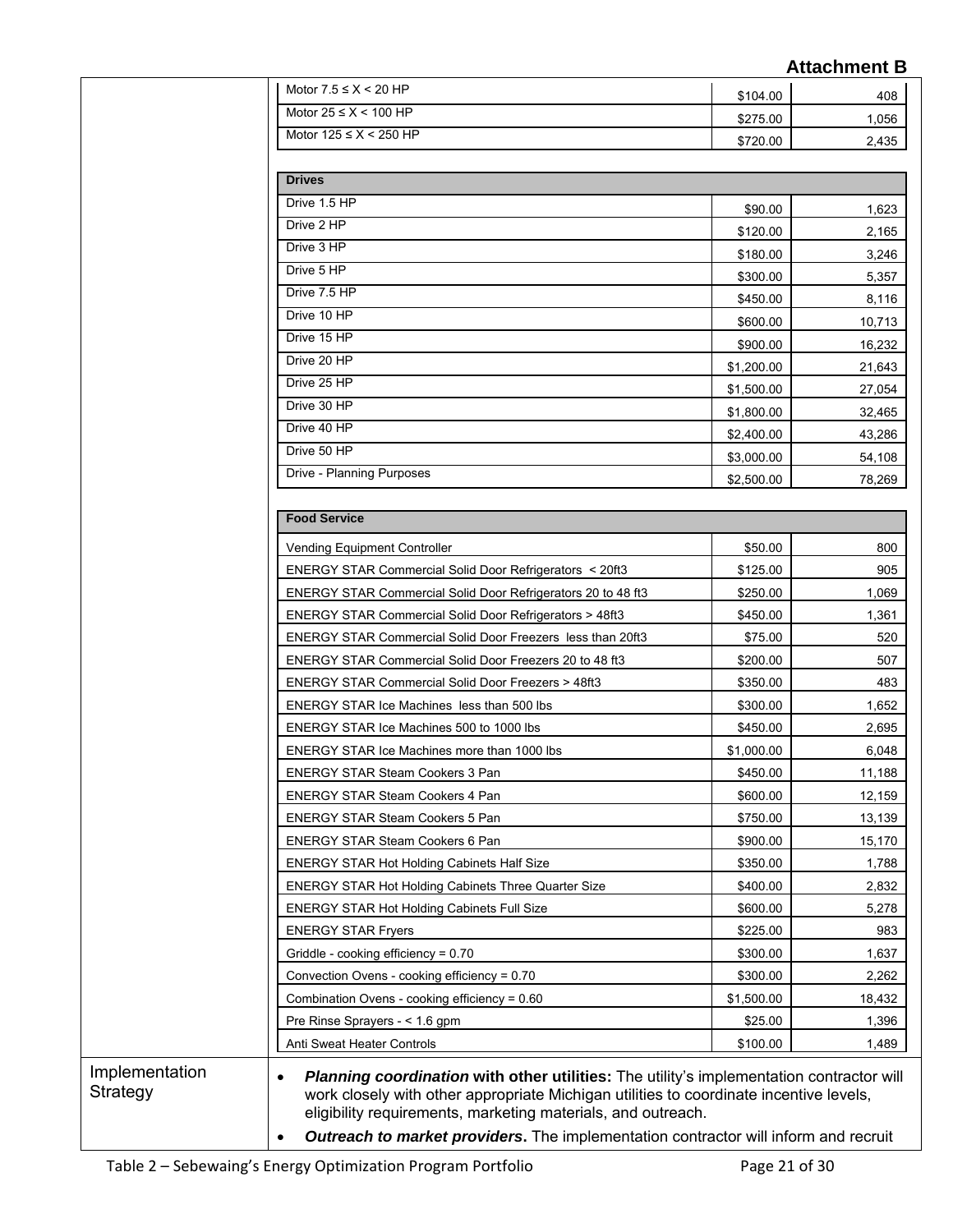|                              | participating market providers. Outreach will include orientation meetings and<br>conducting in-person visits aimed at training and equipping market providers to<br>communicate program information to customers. The Contractor will ensure that<br>providers have an updated stock of program materials. Key market providers that will be<br>targeted include:<br>Lighting distributors, wholesalers,<br>HVAC distributors and retail contractors<br>Motors/compressed air vendors                           |
|------------------------------|------------------------------------------------------------------------------------------------------------------------------------------------------------------------------------------------------------------------------------------------------------------------------------------------------------------------------------------------------------------------------------------------------------------------------------------------------------------------------------------------------------------|
|                              | Food service equipment distributors and retailers                                                                                                                                                                                                                                                                                                                                                                                                                                                                |
|                              | Engineering firms                                                                                                                                                                                                                                                                                                                                                                                                                                                                                                |
|                              | <b>Outreach to targeted customers</b> . The implementation contractor will personally<br>contact energy managers and decision makers within the targeted customer sectors.<br>The Contractor will assist business customers in determining whether the prescriptive<br>incentives or the custom approach would be most appropriate for their operations. The<br>utility's customer service representatives may also assist with outreach within the<br>course of their regular contacts with business customers. |
| <b>Marketing Strategy</b>    | The Commercial Prescriptive Incentive Program will employ the following marketing<br>strategies:                                                                                                                                                                                                                                                                                                                                                                                                                 |
|                              | <b>Engage market providers.</b> Outreach and training will be provided to a targeted group<br>$\bullet$<br>of providers that have business motivations for promoting Prescriptive Incentives to their<br>customers.                                                                                                                                                                                                                                                                                              |
|                              | <b>Directly market to targeted customers.</b> Depending on potential budget limitations, the<br>$\bullet$<br>utility may decide to initially pursue a very targeted marketing strategy with business<br>customers to ensure that the program isn't over-subscribed. Initial targeted customer<br>sectors might include schools, municipal office buildings, retail, food service, and<br>lodging.                                                                                                                |
| Milestones in 2009           | February-March: Develop Energy Optimization Plan<br>April: File Energy Optimization Plan with MPSC<br>April-May: Select program implementation contractor<br>July: Launch program                                                                                                                                                                                                                                                                                                                                |
| <b>EM&amp;V Requirements</b> | The utility's implementation contractor will be responsible for implementing the following<br>types of measurement and verification activities to facilitate the utility's third-party evaluation<br>work:                                                                                                                                                                                                                                                                                                       |
|                              | Collect and track all customer, measure installation, and incentive data.<br>٠                                                                                                                                                                                                                                                                                                                                                                                                                                   |
|                              | Verify that each product on which incentives are paid meets the prescribed efficiency<br>$\bullet$<br>standards using third party databases (e.g. ENERGY STAR, GAMA, ARI). Products that<br>cannot be verified using a credible third party database will be considered on a case-by-<br>case basis; product performance information will be requested from the contractor or<br>manufacturer and efficiency will be verified by a qualified engineer.                                                           |
|                              | Conduct on-site inspections of 2% to 5% of equipment for which customers receive<br>$\bullet$<br>incentives to verify that products were installed and that the model and serial numbers<br>match those provided on the incentive claim. Any inconsistencies will be researched<br>and the resolution recorded. Market providers associated with inconsistencies will<br>receive follow up inspections on projects that they are associated with.                                                                |
| Estimated<br>Participation   | <b>Participation (in Units of Installed Measures)</b>                                                                                                                                                                                                                                                                                                                                                                                                                                                            |
|                              |                                                                                                                                                                                                                                                                                                                                                                                                                                                                                                                  |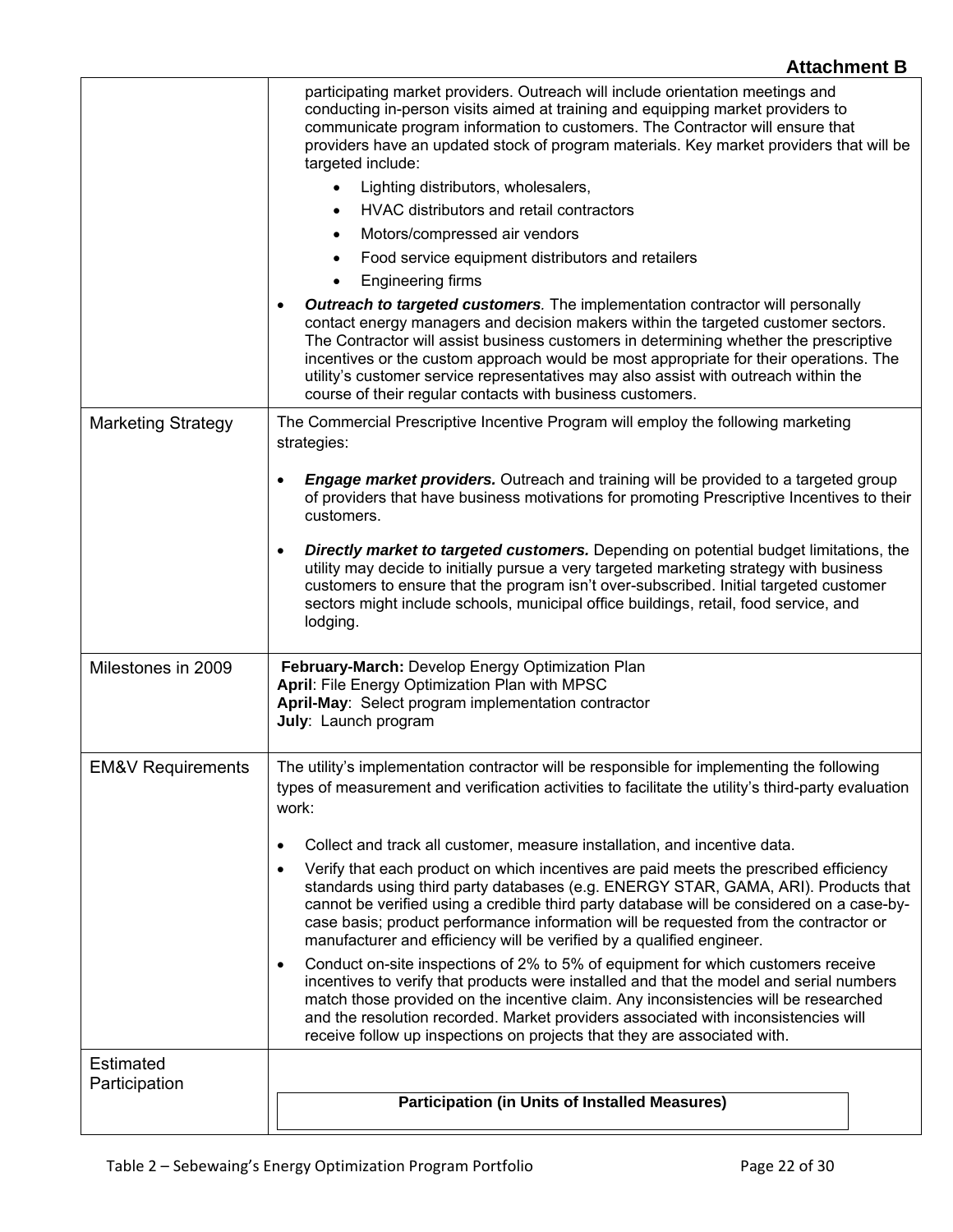| 2009    | 2010     | 2011     | 2012                                                              |
|---------|----------|----------|-------------------------------------------------------------------|
| 313     | 486      | 802      | 1,067                                                             |
|         |          |          |                                                                   |
|         |          |          |                                                                   |
| 2009    | 2010     | 2011     | 2012                                                              |
| \$9,475 | \$14,939 | \$24,650 | \$32,784                                                          |
|         |          |          |                                                                   |
|         |          |          |                                                                   |
| 2009    | 2010     | 2011     | 2012                                                              |
| 69,013  | 107,207  | 176,891  | 235,265                                                           |
|         |          |          | <b>Annual Budgets</b><br><b>Energy Savings (Gross Annual kWh)</b> |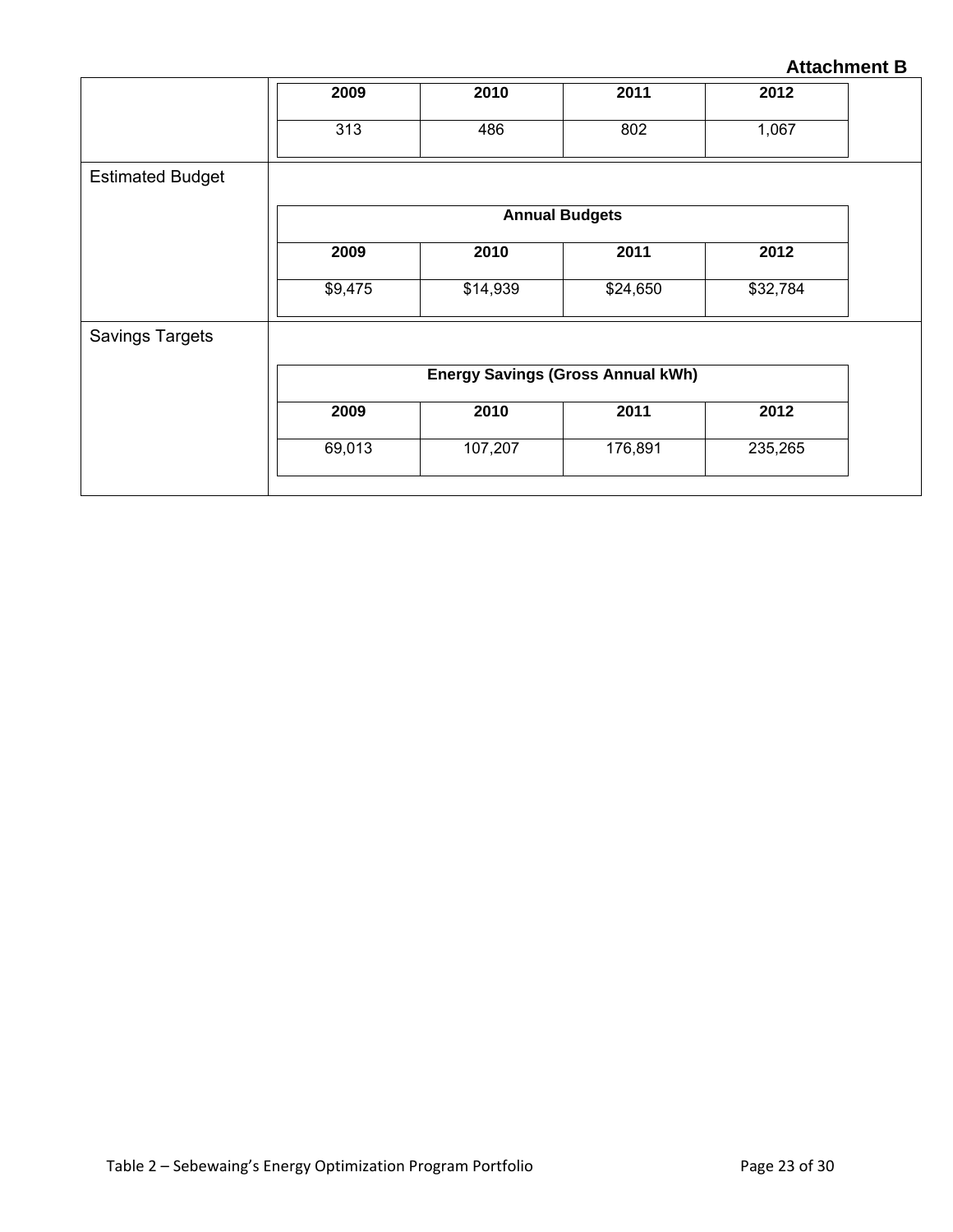# **Business Programs**

| <b>Program Element</b>     | <b>Commercial/Industrial Custom Incentive Program</b>                                                                                                                                                                                                                                                                                                                                                                                                                                                                                                                                                                                                                                                                                                                                                    |
|----------------------------|----------------------------------------------------------------------------------------------------------------------------------------------------------------------------------------------------------------------------------------------------------------------------------------------------------------------------------------------------------------------------------------------------------------------------------------------------------------------------------------------------------------------------------------------------------------------------------------------------------------------------------------------------------------------------------------------------------------------------------------------------------------------------------------------------------|
| Objective                  | Affect the installation of site-specific and unique energy efficiency technologies and process<br>improvements (that do not fit the parameters of the prescriptive incentive program) by<br>business customers that would not have done so in the absence of the program.                                                                                                                                                                                                                                                                                                                                                                                                                                                                                                                                |
| <b>Target Market</b>       | The Custom Incentive Program will be available to all commercial and industrial customers.<br>The program will serve all customer requests, but the utility will work with its implementation<br>contractor to identify a select group of customers whose operations could most benefit from a<br>custom approach. Target markets could include:                                                                                                                                                                                                                                                                                                                                                                                                                                                         |
|                            | Large manufacturing facilities<br>$\bullet$                                                                                                                                                                                                                                                                                                                                                                                                                                                                                                                                                                                                                                                                                                                                                              |
|                            | Hospitals<br>$\bullet$                                                                                                                                                                                                                                                                                                                                                                                                                                                                                                                                                                                                                                                                                                                                                                                   |
|                            | Schools<br>٠                                                                                                                                                                                                                                                                                                                                                                                                                                                                                                                                                                                                                                                                                                                                                                                             |
| Program Duration           | Lodging/hospitality<br>$\bullet$<br>Start-up in July 2009. The Custom Incentive Program will be an ongoing element of the<br>program portfolio.                                                                                                                                                                                                                                                                                                                                                                                                                                                                                                                                                                                                                                                          |
| Program Description        | The utility is interested in providing a seamless set of energy efficiency services to its business<br>customers. Over the long term, the Custom Incentive Program will allow the utility to develop<br>and enhance the assistance they can provide to businesses with unique opportunities -<br>including industrial process improvements, emerging technologies, and new facility design<br>and/or modernization.                                                                                                                                                                                                                                                                                                                                                                                      |
|                            | The Custom Incentive Program helps customers and market providers identify more complex<br>energy savings projects, analyze the economics of each project, and complete a customized<br>incentive grant application. If additional budget is available, the program could also approve<br>and co-fund a limited number of investment-grade audits and/or feasibility studies to assess<br>opportunities and motivate the customer to take action.                                                                                                                                                                                                                                                                                                                                                        |
| <b>Eligible Measures</b>   | The Custom Incentive Program identifies unique measures for each participant, so specific<br>savings and incentives are determined when the project is specified. Any cost-effective<br>electrical measure that is not covered by the Prescriptive Incentive Program is potentially<br>eligible.                                                                                                                                                                                                                                                                                                                                                                                                                                                                                                         |
| Implementation<br>Strategy | Key elements of the implementation strategy include:                                                                                                                                                                                                                                                                                                                                                                                                                                                                                                                                                                                                                                                                                                                                                     |
|                            | <b>Outreach to targeted customers.</b> The utility's implementation contractor will work closely<br>$\bullet$<br>with the utility to identify and conduct face-to-face meetings with key end-use customers to<br>recruit their participation. The contractor will target decision makers within the customer's<br>organization including: energy managers, facility managers, financial and operations<br>managers, chief engineer and facility/property managers, maintenance supervisors, and<br>building operators.<br><b>Outreach to key influencers</b> . The implementation contractor's energy advisor(s) will work<br>٠<br>to generate awareness of the Custom Incentive Program through presentations and<br>seminars with appropriate trade associations (ASHRAE, BOMA, school administrators, |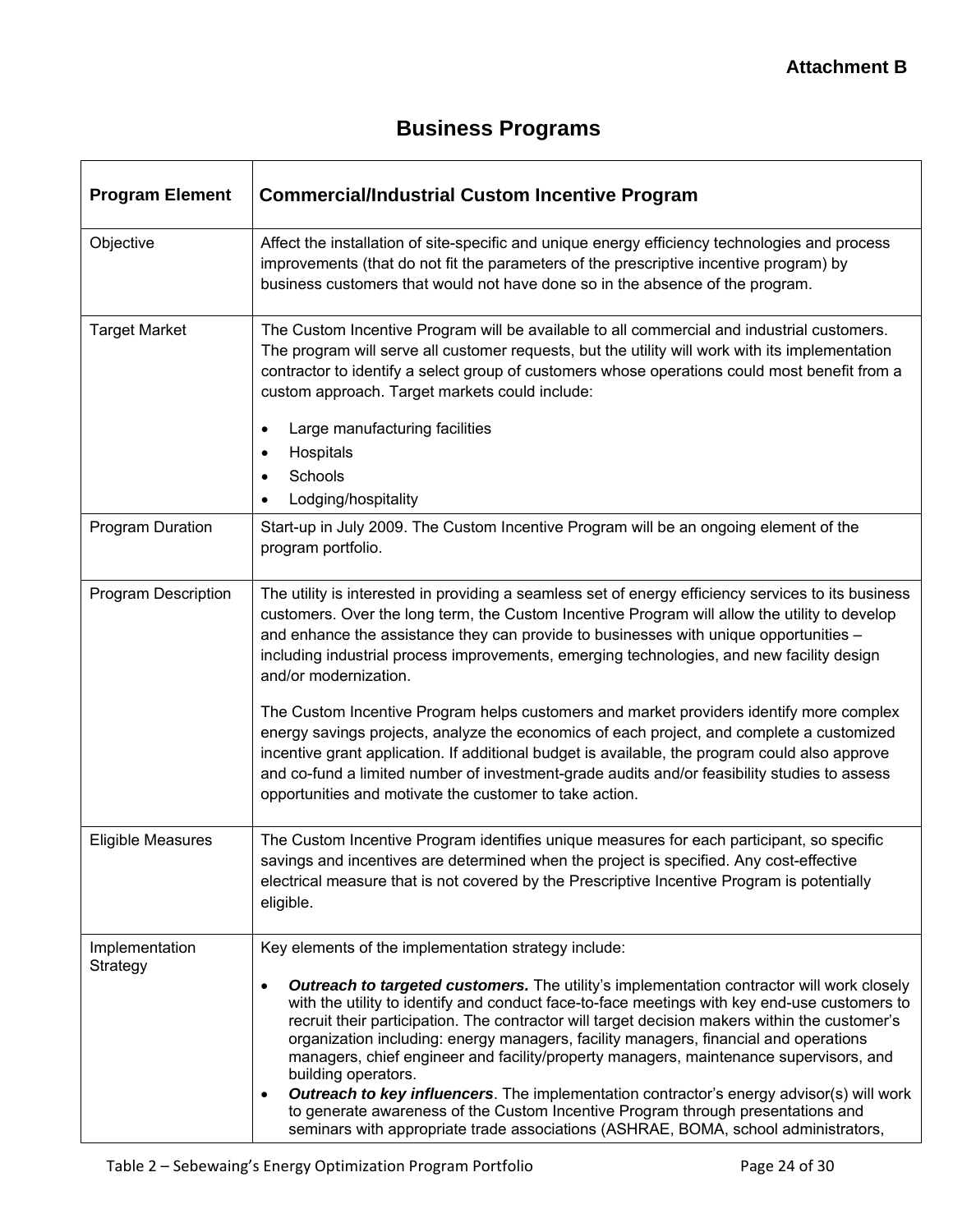|                              | $etc.$ ).<br>$\bullet$<br>$\bullet$<br>$\bullet$                                                                                                                                                                                                                                                                                                                                                                                                                                                              | <b>Outreach to market providers</b> . The energy advisor(s) will also conduct in person visits to<br>key market providers at their place of business to recruit their support in providing referrals<br>of custom incentive projects.<br><b>Technical assistance:</b> The implementation contractor's energy advisors will provide<br>engineering support to identify and analyze the cost-effectiveness of energy saving<br>opportunities. The energy advisor will work with the customer and/or market provider to<br>complete custom engineering calculations that assess the energy savings potential,<br>payback horizon, project eligibility, and incentive amount. If the project is deemed eligible,<br>the advisor will assist the customer or market provide in completing a Custom Incentive<br>grant application.<br><b>Quality assurance:</b> Incentive applications will be subject to a quality assurance review by<br>program technical staff to ensure accuracy of savings estimates and incentive<br>calculations.<br>Verification: The implementation contractor will provide on-site verification for a specified<br>% of completed projects. |  |                      |      |      |      |  |  |
|------------------------------|---------------------------------------------------------------------------------------------------------------------------------------------------------------------------------------------------------------------------------------------------------------------------------------------------------------------------------------------------------------------------------------------------------------------------------------------------------------------------------------------------------------|-------------------------------------------------------------------------------------------------------------------------------------------------------------------------------------------------------------------------------------------------------------------------------------------------------------------------------------------------------------------------------------------------------------------------------------------------------------------------------------------------------------------------------------------------------------------------------------------------------------------------------------------------------------------------------------------------------------------------------------------------------------------------------------------------------------------------------------------------------------------------------------------------------------------------------------------------------------------------------------------------------------------------------------------------------------------------------------------------------------------------------------------------------------------|--|----------------------|------|------|------|--|--|
| <b>Marketing Strategy</b>    | $\bullet$<br>$\bullet$                                                                                                                                                                                                                                                                                                                                                                                                                                                                                        | The marketing strategy for the Custom Incentive Program is a very direct networking approach<br>with trade groups, business associations, and key customers. The program will affect the<br>purchase and installation of efficient technologies or implementation of process improvements<br>by working directly with :<br>Key end-use customers, and<br>Market providers - to identify potential energy savings projects, analyze the economics of<br>each project, and complete an incentive grant application.<br>This strategy for prospecting for projects is highly dependent upon referrals and networking<br>with trade allies and utility staff to identify projects.                                                                                                                                                                                                                                                                                                                                                                                                                                                                                    |  |                      |      |      |      |  |  |
| Milestones in 2009           |                                                                                                                                                                                                                                                                                                                                                                                                                                                                                                               | February-March: Develop Energy Optimization Plan<br>April: File Energy Optimization Plan with MPSC<br>April-May: Select program implementation contractor<br>July: Launch program                                                                                                                                                                                                                                                                                                                                                                                                                                                                                                                                                                                                                                                                                                                                                                                                                                                                                                                                                                                 |  |                      |      |      |      |  |  |
| <b>EM&amp;V Requirements</b> | To facilitate accurate measurement and verification the utility will collect the following<br>information on each incentive transaction:<br>Business customer data (e.g. name, address, telephone, e-mail)<br>$\bullet$<br>Installation data (e.g. address, date, contactor)<br>$\bullet$<br>Complete project and measure information (e.g. quantity, model, serial number, efficiency<br>$\bullet$<br>and payback calculations)<br>Transaction data (e.g. invoice, measure cost, purchase date)<br>$\bullet$ |                                                                                                                                                                                                                                                                                                                                                                                                                                                                                                                                                                                                                                                                                                                                                                                                                                                                                                                                                                                                                                                                                                                                                                   |  |                      |      |      |      |  |  |
| Estimated                    |                                                                                                                                                                                                                                                                                                                                                                                                                                                                                                               |                                                                                                                                                                                                                                                                                                                                                                                                                                                                                                                                                                                                                                                                                                                                                                                                                                                                                                                                                                                                                                                                                                                                                                   |  |                      |      |      |      |  |  |
| Participation                |                                                                                                                                                                                                                                                                                                                                                                                                                                                                                                               |                                                                                                                                                                                                                                                                                                                                                                                                                                                                                                                                                                                                                                                                                                                                                                                                                                                                                                                                                                                                                                                                                                                                                                   |  | <b>Participation</b> |      |      |      |  |  |
|                              |                                                                                                                                                                                                                                                                                                                                                                                                                                                                                                               |                                                                                                                                                                                                                                                                                                                                                                                                                                                                                                                                                                                                                                                                                                                                                                                                                                                                                                                                                                                                                                                                                                                                                                   |  | 2009                 | 2010 | 2011 | 2012 |  |  |
|                              |                                                                                                                                                                                                                                                                                                                                                                                                                                                                                                               | Number of custom projects                                                                                                                                                                                                                                                                                                                                                                                                                                                                                                                                                                                                                                                                                                                                                                                                                                                                                                                                                                                                                                                                                                                                         |  | N/A                  | N/A  | N/A  | N/A  |  |  |
|                              |                                                                                                                                                                                                                                                                                                                                                                                                                                                                                                               |                                                                                                                                                                                                                                                                                                                                                                                                                                                                                                                                                                                                                                                                                                                                                                                                                                                                                                                                                                                                                                                                                                                                                                   |  |                      |      |      |      |  |  |

 $\overline{1}$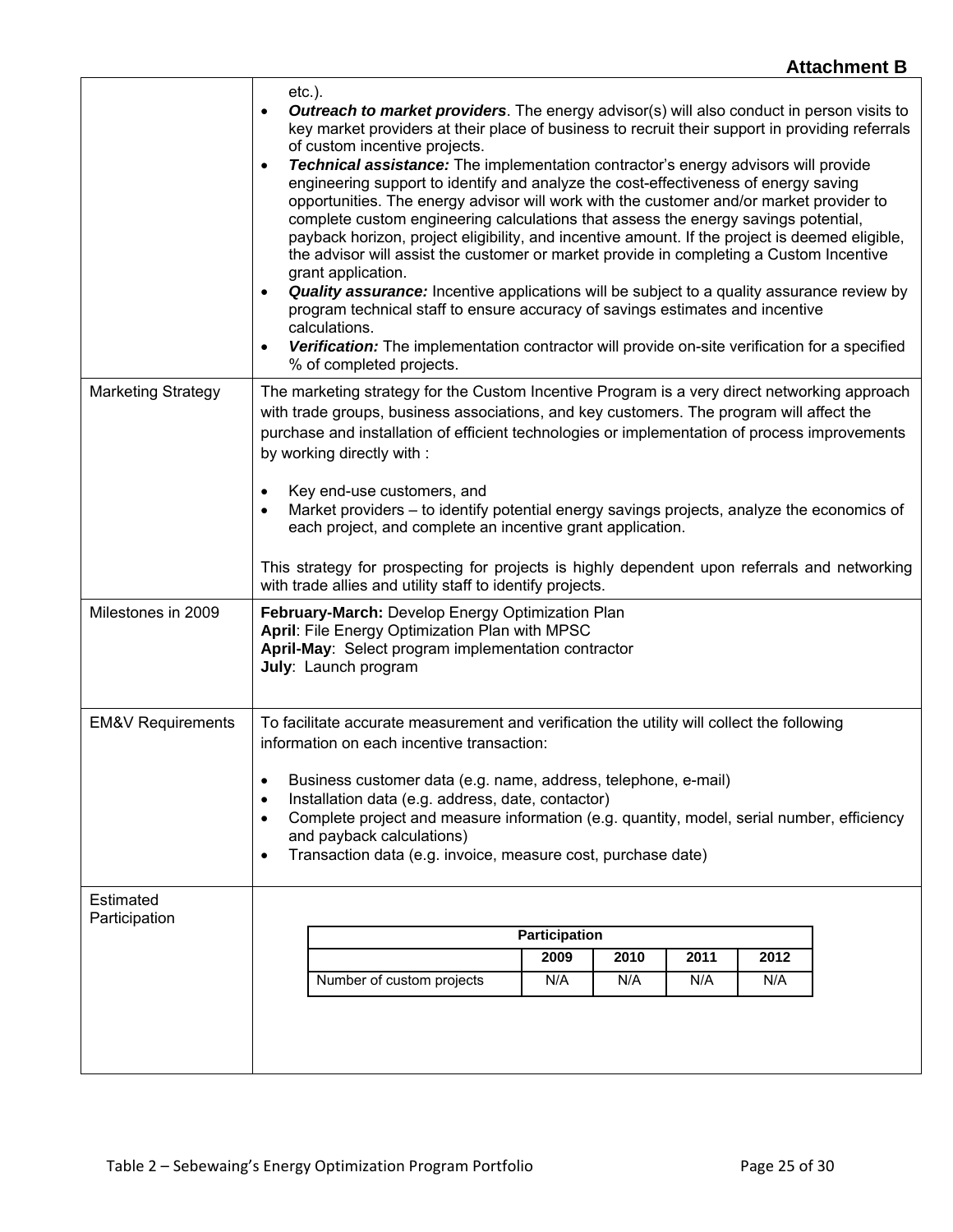| <b>Estimated Budget</b> |                       |         |                                          |         |  |  |  |
|-------------------------|-----------------------|---------|------------------------------------------|---------|--|--|--|
|                         | <b>Annual Budgets</b> |         |                                          |         |  |  |  |
|                         | 2009                  | 2010    | 2011                                     | 2012    |  |  |  |
|                         | \$2,738               | \$3,423 | \$4,278                                  | \$5,348 |  |  |  |
| Savings Targets         |                       |         |                                          |         |  |  |  |
|                         |                       |         | <b>Energy Savings (Gross Annual kWh)</b> |         |  |  |  |
|                         | 2009                  | 2010    | 2011                                     | 2012    |  |  |  |
|                         | 19,014                | 23,768  | 29,710                                   | 37,137  |  |  |  |
|                         |                       |         |                                          |         |  |  |  |

 $\overline{1}$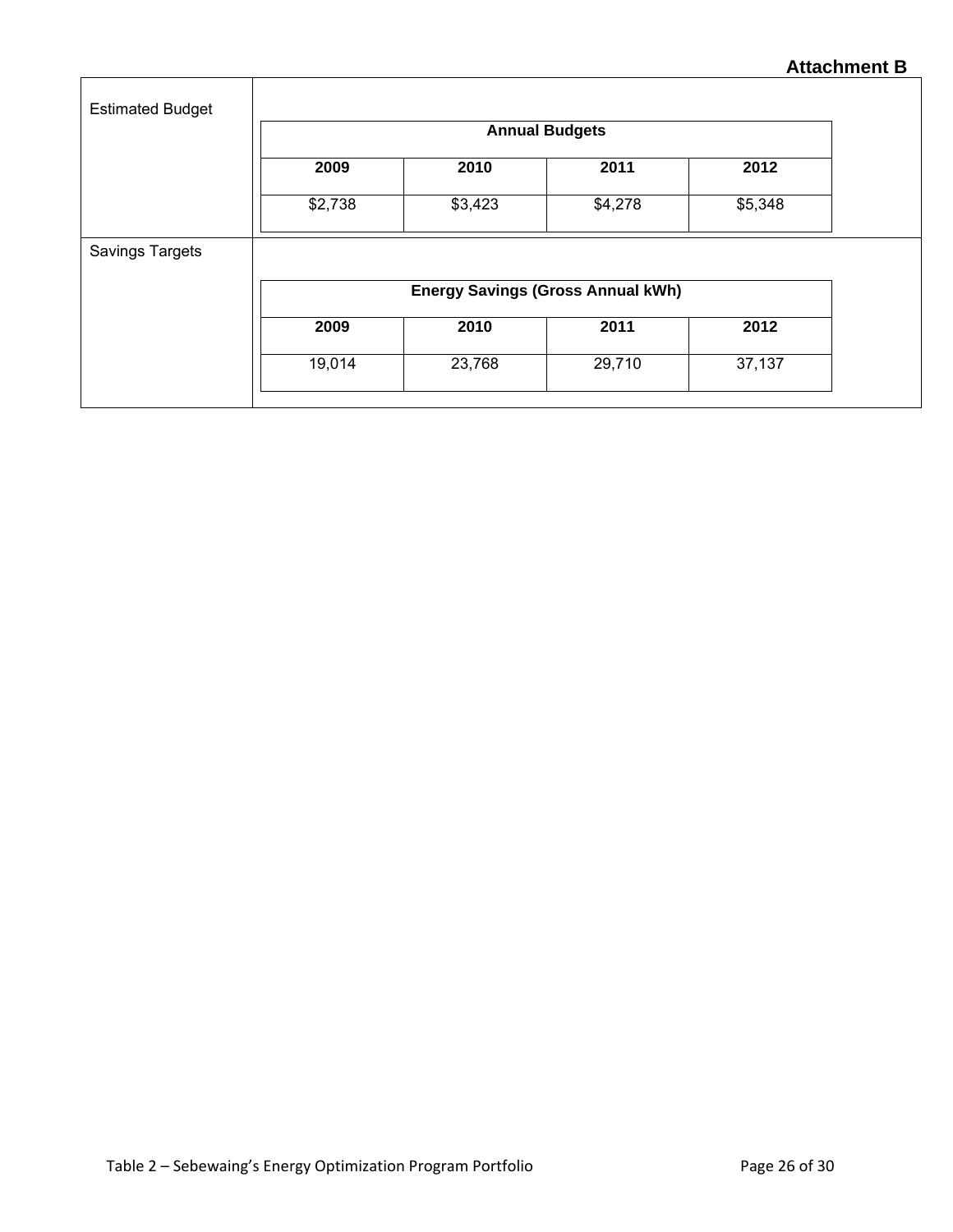# **Business Programs**

| <b>Program Element</b>       | <b>Commercial &amp; Industrial Educational Services</b>                                                                                                                                                                                                                                                                                                                                                                                             |                                                                                                                                                                                                                             |                       |       |  |  |  |  |
|------------------------------|-----------------------------------------------------------------------------------------------------------------------------------------------------------------------------------------------------------------------------------------------------------------------------------------------------------------------------------------------------------------------------------------------------------------------------------------------------|-----------------------------------------------------------------------------------------------------------------------------------------------------------------------------------------------------------------------------|-----------------------|-------|--|--|--|--|
| Objective                    | To develop broad business awareness of the benefits of energy conservation and<br>$\bullet$<br>efficiency.<br>To provide educational materials and services that motivate business customers to<br>$\bullet$<br>participate in the utility's energy optimization programs and to motivate energy<br>management practices that can further reduce energy consumption.                                                                                |                                                                                                                                                                                                                             |                       |       |  |  |  |  |
| <b>Target Market</b>         |                                                                                                                                                                                                                                                                                                                                                                                                                                                     | All commercial and industrial customers.                                                                                                                                                                                    |                       |       |  |  |  |  |
| <b>Program Duration</b>      | portfolio.                                                                                                                                                                                                                                                                                                                                                                                                                                          | Start-up in July 2009. Educational services will be an ongoing element of the program                                                                                                                                       |                       |       |  |  |  |  |
| <b>Program Description</b>   | $\bullet$                                                                                                                                                                                                                                                                                                                                                                                                                                           | In addition to the Business Solutions programs, the utility plans to implement<br>educational outreach initiatives to build and expand the business customer's<br>awareness of the benefits of efficient energy management. |                       |       |  |  |  |  |
| <b>Eligible Measures</b>     | Not applicable for this program.                                                                                                                                                                                                                                                                                                                                                                                                                    |                                                                                                                                                                                                                             |                       |       |  |  |  |  |
| Implementation<br>Strategy   | The following types of initiatives will be considered for implementation:<br>Develop, produce, and distribute energy efficiency tips, fact sheets and case studies<br>that promote the benefits of energy efficiency.<br>Work with the Chamber of Commerce, Mayor's office, municipal government<br>agencies and other civic organizations to promote the energy optimization<br>programs.<br>Participate in Rebuild Michigan seminars in the area. |                                                                                                                                                                                                                             |                       |       |  |  |  |  |
| <b>Marketing Strategy</b>    | See implementation strategy for a list of marketing activities.                                                                                                                                                                                                                                                                                                                                                                                     |                                                                                                                                                                                                                             |                       |       |  |  |  |  |
| Milestones in 2009           | February-March: Develop Energy Optimization Plan<br>April: File Energy Optimization Plan with MPSC<br>April-May: Select program implementation contractor<br>July: Launch program                                                                                                                                                                                                                                                                   |                                                                                                                                                                                                                             |                       |       |  |  |  |  |
| <b>EM&amp;V Requirements</b> | None at this time.                                                                                                                                                                                                                                                                                                                                                                                                                                  |                                                                                                                                                                                                                             |                       |       |  |  |  |  |
| Estimated<br>Participation   | To be determined.                                                                                                                                                                                                                                                                                                                                                                                                                                   |                                                                                                                                                                                                                             |                       |       |  |  |  |  |
| <b>Estimated Budget</b>      |                                                                                                                                                                                                                                                                                                                                                                                                                                                     |                                                                                                                                                                                                                             | <b>Annual Budgets</b> |       |  |  |  |  |
|                              | 2009                                                                                                                                                                                                                                                                                                                                                                                                                                                | 2010                                                                                                                                                                                                                        | 2011                  | 2012  |  |  |  |  |
|                              | \$305                                                                                                                                                                                                                                                                                                                                                                                                                                               | \$525                                                                                                                                                                                                                       | \$780                 | \$990 |  |  |  |  |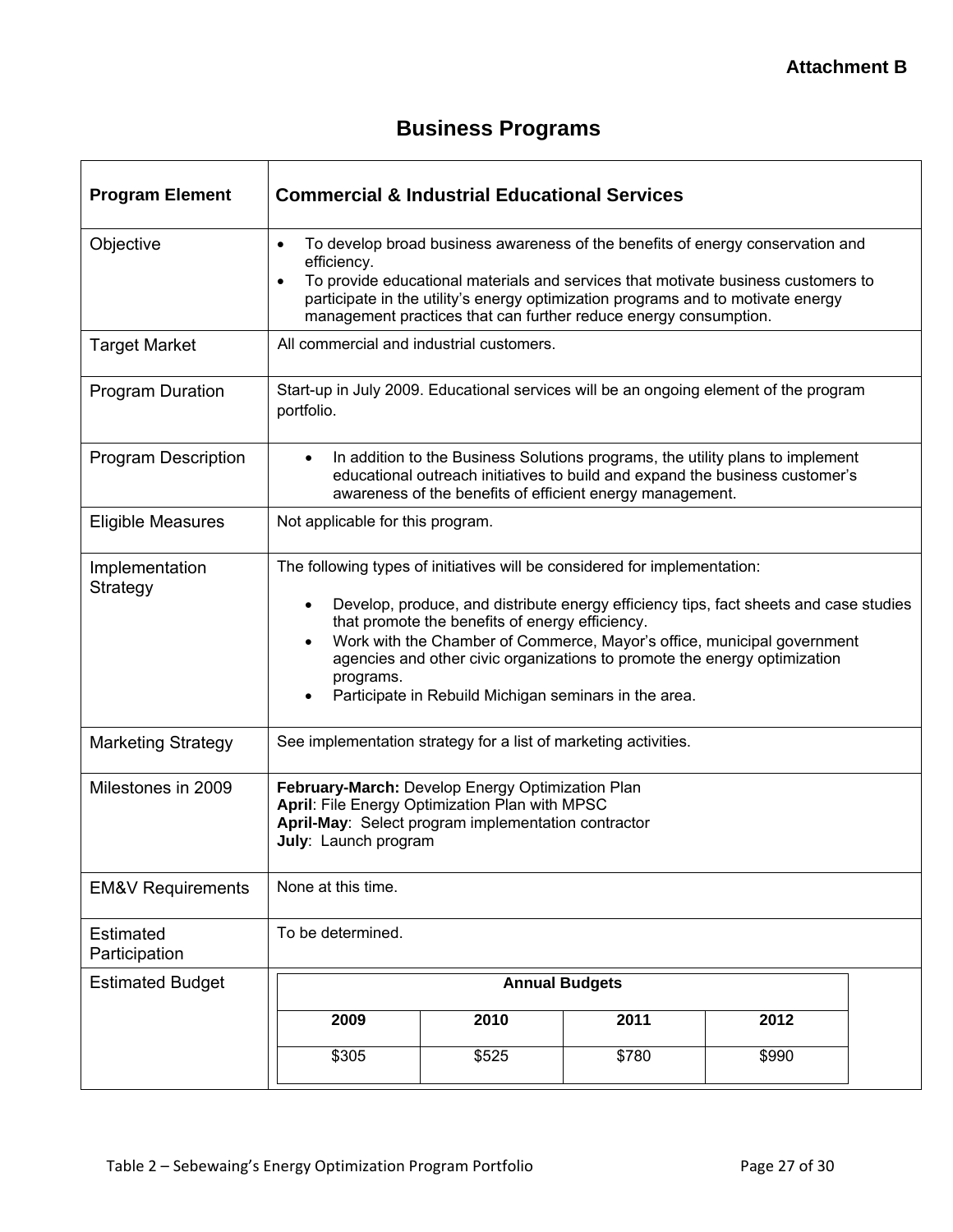|       |       | <b>Energy Savings (Gross Annual kWh)</b> |       |
|-------|-------|------------------------------------------|-------|
| 2009  | 2010  | 2011                                     | 2012  |
| 1,870 | 3,202 | 4,564                                    | 5,753 |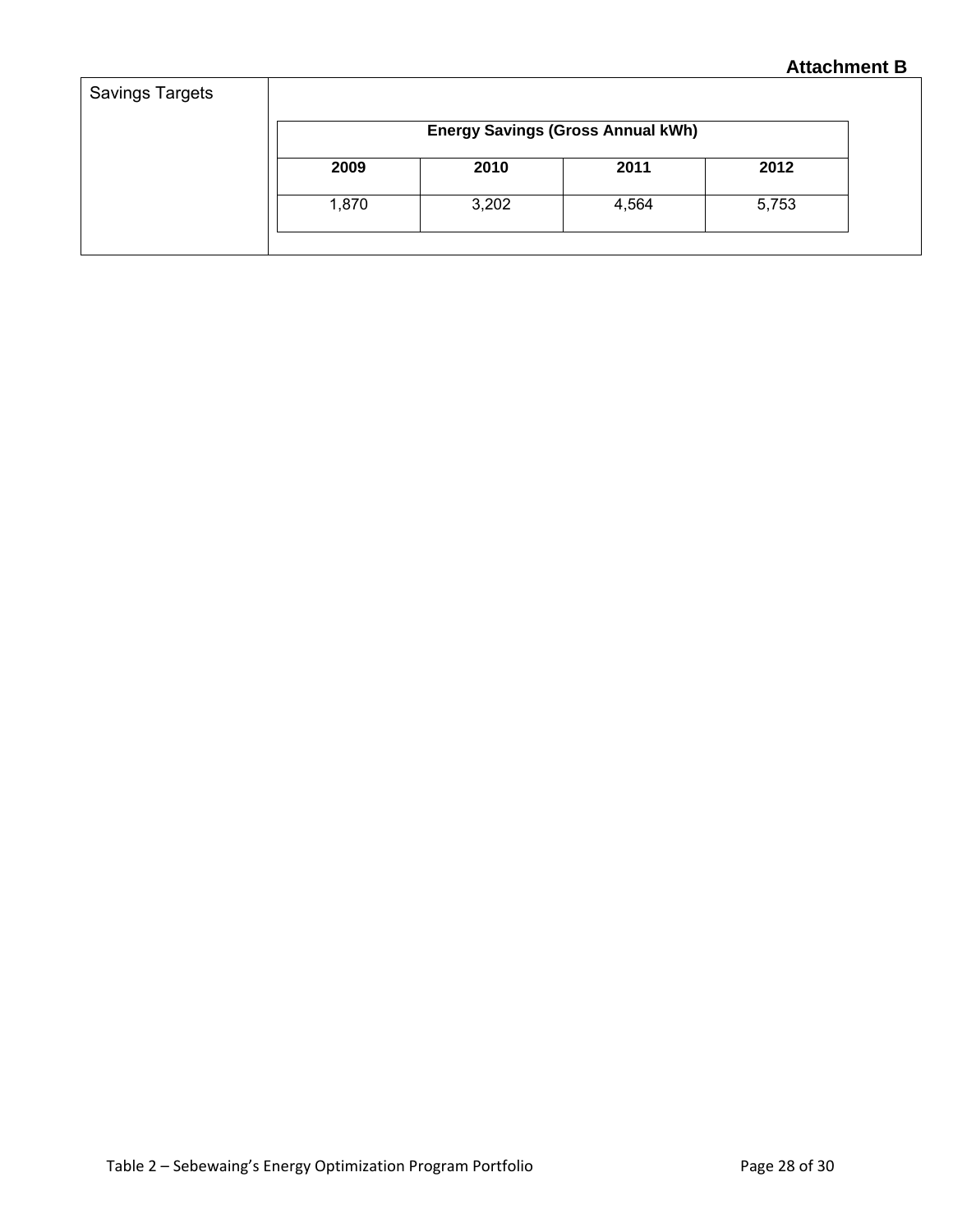# **Business Programs**

| <b>Program Element</b>            | <b>Commercial &amp; Industrial Pilot/Emerging Technology Programs</b>                                                                                                                                                                                                                                                                                                                                                                                                                                                                                                                                                                                                                                                                                                                                                                                                                                              |
|-----------------------------------|--------------------------------------------------------------------------------------------------------------------------------------------------------------------------------------------------------------------------------------------------------------------------------------------------------------------------------------------------------------------------------------------------------------------------------------------------------------------------------------------------------------------------------------------------------------------------------------------------------------------------------------------------------------------------------------------------------------------------------------------------------------------------------------------------------------------------------------------------------------------------------------------------------------------|
| Objective                         | To identify and learn more about new energy efficient technologies and program strategies<br>with potential to capture additional electric energy savings in the business sector.                                                                                                                                                                                                                                                                                                                                                                                                                                                                                                                                                                                                                                                                                                                                  |
| <b>Target Market</b>              | Dependent on specific technology/program.                                                                                                                                                                                                                                                                                                                                                                                                                                                                                                                                                                                                                                                                                                                                                                                                                                                                          |
| <b>Program Duration</b>           | Initially, the utility will focus on the successful start-up and delivery of well-established<br>programs that have been proven to capture significant energy savings in similar regions<br>throughout the country. Beginning in 2010, the utility plans to coordinate with other initiatives<br>that might be undertaken by municipal utilities to research and pilot innovative technologies<br>and strategies that will reduce commercial and industrial energy consumption.                                                                                                                                                                                                                                                                                                                                                                                                                                    |
| <b>Program Description</b>        | Commercial and Industrial pilot programs could pursue the following types of new initiatives:<br>Promotion of LED lighting technology in commercial applications.<br>Emerging electric technologies specific to the utility's customer base.<br>Electric storage systems for commercial and industrial applications.<br>Recent advances in equipment, controls, and design techniques for large and small<br>commercial HVAC systems, including new chiller designs and variable air volume<br>box controls.<br>New water and energy saving technologies for the municipality's water handling<br>system.<br>Design strategies from some of the most highly efficient new buildings that are<br>achieving significant savings from technologies that are under-adopted or<br>"emerging" in today's market.<br>New and emerging technologies for daylighting applications including<br>communications and controls. |
| <b>Eligible Measures</b>          | To be determined based on programs selected.                                                                                                                                                                                                                                                                                                                                                                                                                                                                                                                                                                                                                                                                                                                                                                                                                                                                       |
| Implementation<br>Strategy        | To be determined based on programs selected.                                                                                                                                                                                                                                                                                                                                                                                                                                                                                                                                                                                                                                                                                                                                                                                                                                                                       |
| <b>Marketing Strategy</b>         | To be determined based on programs selected.                                                                                                                                                                                                                                                                                                                                                                                                                                                                                                                                                                                                                                                                                                                                                                                                                                                                       |
| <b>Milestones</b>                 | February-March: Develop Energy Optimization Plan<br>April: File Energy Optimization Plan with MPSC<br>April-May: Select program implementation contractor<br>July 2010: Launch program                                                                                                                                                                                                                                                                                                                                                                                                                                                                                                                                                                                                                                                                                                                             |
| <b>EM&amp;V Requirements</b>      | Not available at this time.                                                                                                                                                                                                                                                                                                                                                                                                                                                                                                                                                                                                                                                                                                                                                                                                                                                                                        |
| <b>Estimated</b><br>Participation | To be determined based on programs selected.                                                                                                                                                                                                                                                                                                                                                                                                                                                                                                                                                                                                                                                                                                                                                                                                                                                                       |
| <b>Estimated Budget</b>           |                                                                                                                                                                                                                                                                                                                                                                                                                                                                                                                                                                                                                                                                                                                                                                                                                                                                                                                    |